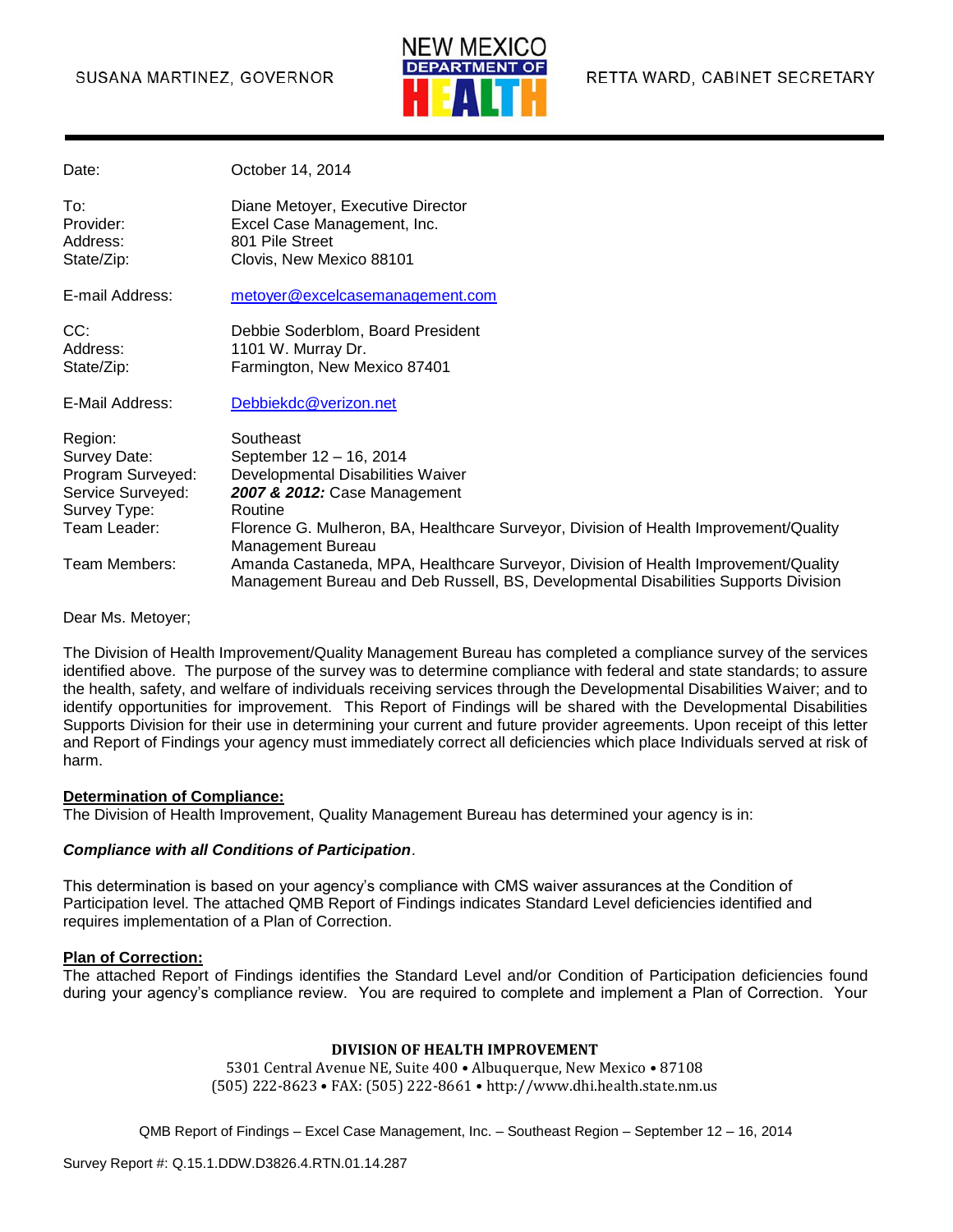agency has a total of 45 business days (10 business days to submit your POC for approval and 35 days to implement your *approved* Plan of Correction) from the receipt of this letter.

#### **Submission of your Plan of Correction:**

Please submit your agency's Plan of Correction in the space on the two right columns of the Report of Findings. *(See attachment "A" for additional guidance in completing the Plan of Correction)*.

Within 10 business days of receipt of this letter your agency Plan of Correction must be submitted to the parties below:

#### **1. Quality Management Bureau, Attention: Plan of Correction Coordinator 5301 Central Ave. NE Suite 400 Albuquerque, NM 87108**

#### **2. Developmental Disabilities Supports Division Regional Office for region of service surveyed**

Upon notification from QMB that your *Plan of Correction has been approved*, you must implement all remedies and corrective actions to come into compliance. If your Plan of Correction is denied, you must resubmit a revised plan as soon as possible for approval, as your POC approval and all remedies must be completed within 45 business days of the receipt of this letter.

Failure to submit your POC within the allotted 10 business days or complete and implement your Plan of Correction within the total 45 business days allowed may result in the imposition of a \$200 per day Civil Monetary Penalty until it is received, completed and/or implemented.

#### **Request for Informal Reconsideration of Findings (IRF):**

If you disagree with a finding of deficient practice, you have 10 business days upon receipt of this notice to request an IRF. Submit your request for an IRF in writing to:

> QMB Deputy Bureau Chief 5301 Central Ave NE Suite #400 Albuquerque, NM 87108 Attention: IRF request

See Attachment "C" for additional guidance in completing the request for Informal Reconsideration of Findings. The request for an IRF will not delay the implementation of your Plan of Correction which must be completed within 45 total business days (10 business days to submit your POC for approval and 35 days to implement your *approved* Plan of Correction). Providers may not appeal the nature or interpretation of the standard or regulation, the team composition or sampling methodology. If the IRF approves the modification or removal of a finding, you will be advised of any changes.

Please call the Plan of Correction Coordinator at 505-231-7436 if you have questions about the Report of Findings or Plan of Correction. Thank you for your cooperation and for the work you perform.

Sincerely,

Florence G. Mulheron, BA

Florence G. Mulheron, BA Team Lead/Healthcare Surveyor Division of Health Improvement Quality Management Bureau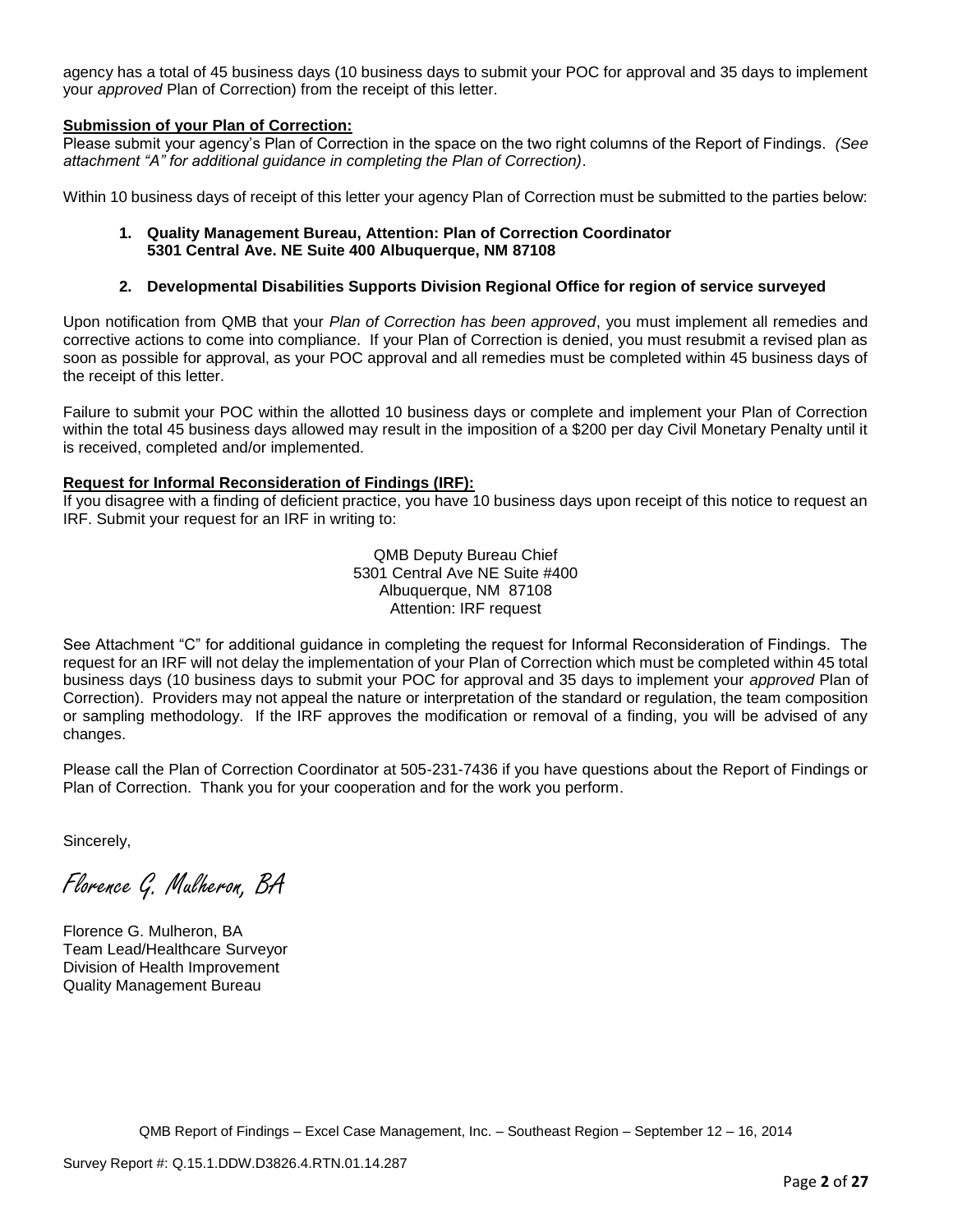| <b>Survey Process Employed:</b>                                  |                    |                                                                                                                                                                                  |
|------------------------------------------------------------------|--------------------|----------------------------------------------------------------------------------------------------------------------------------------------------------------------------------|
| <b>Entrance Conference Date:</b>                                 | September 15, 2014 |                                                                                                                                                                                  |
| Present:                                                         |                    | <b>Excel Case Management, Inc.</b><br>Diane Metoyer, Executive Director<br>Tina Overholt, Administrative Assistant<br>Shanin Arp, Case Manager<br>Hanna Swearinger, Case Manager |
|                                                                  | <b>DOH/DHI/QMB</b> | Florence G. Mulheron, BA, Team Lead/Healthcare Surveyor<br>Amanda Castaneda, MPA, Healthcare Surveyor                                                                            |
| Exit Conference Date:                                            | September 16, 2014 |                                                                                                                                                                                  |
| Present:                                                         |                    | <b>Excel Case Management, Inc.</b><br>Diane Metoyer, Executive Director<br>Tina Overholt, Administrative Assistant<br>Shanin Arp, Case Manager<br>Hanna Swearinger, Case Manager |
|                                                                  | <b>DOH/DHI/QMB</b> | Florence G. Mulheron, BA, Team Lead/Healthcare Surveyor<br>Amanda Castaneda, MPA, Healthcare Surveyor<br>Deb Russell, BS, Healthcare Surveyor                                    |
|                                                                  |                    | <b>DDSD - Southeast Regional Office</b><br>Debra Medina, Case Management Coordinator (by telephone)                                                                              |
| <b>Administrative Locations Visited</b>                          | Number:            | 1                                                                                                                                                                                |
| <b>Total Sample Size</b>                                         | Number:            | 11<br>1 - Jackson Class Members<br>10 - Non-Jackson Class Members                                                                                                                |
| Persons Served Records Reviewed                                  | Number:            | 11                                                                                                                                                                               |
| Total Number of Secondary Freedom of<br><b>Choices Reviewed:</b> | Number:            | 56                                                                                                                                                                               |
| Case Managers Interviewed                                        | Number:            | 3                                                                                                                                                                                |
| Case Mgt Personnel Records Reviewed                              | Number:            | 3                                                                                                                                                                                |
| <b>Administrative Files Reviewed</b>                             |                    |                                                                                                                                                                                  |

#### Medicaid Billing/Reimbursement Records for all Services Provided

- Accreditation Records
- Individual Medical and Program Case Files, including, but not limited to:
	- o Individual Service Plans
	- o Progress on Identified Outcomes
	- o Healthcare Plans
	- o Medical Emergency Response Plans
	- o Therapy Evaluations and Plans
	- o Healthcare Documentation Regarding Appointments and Required Follow-Up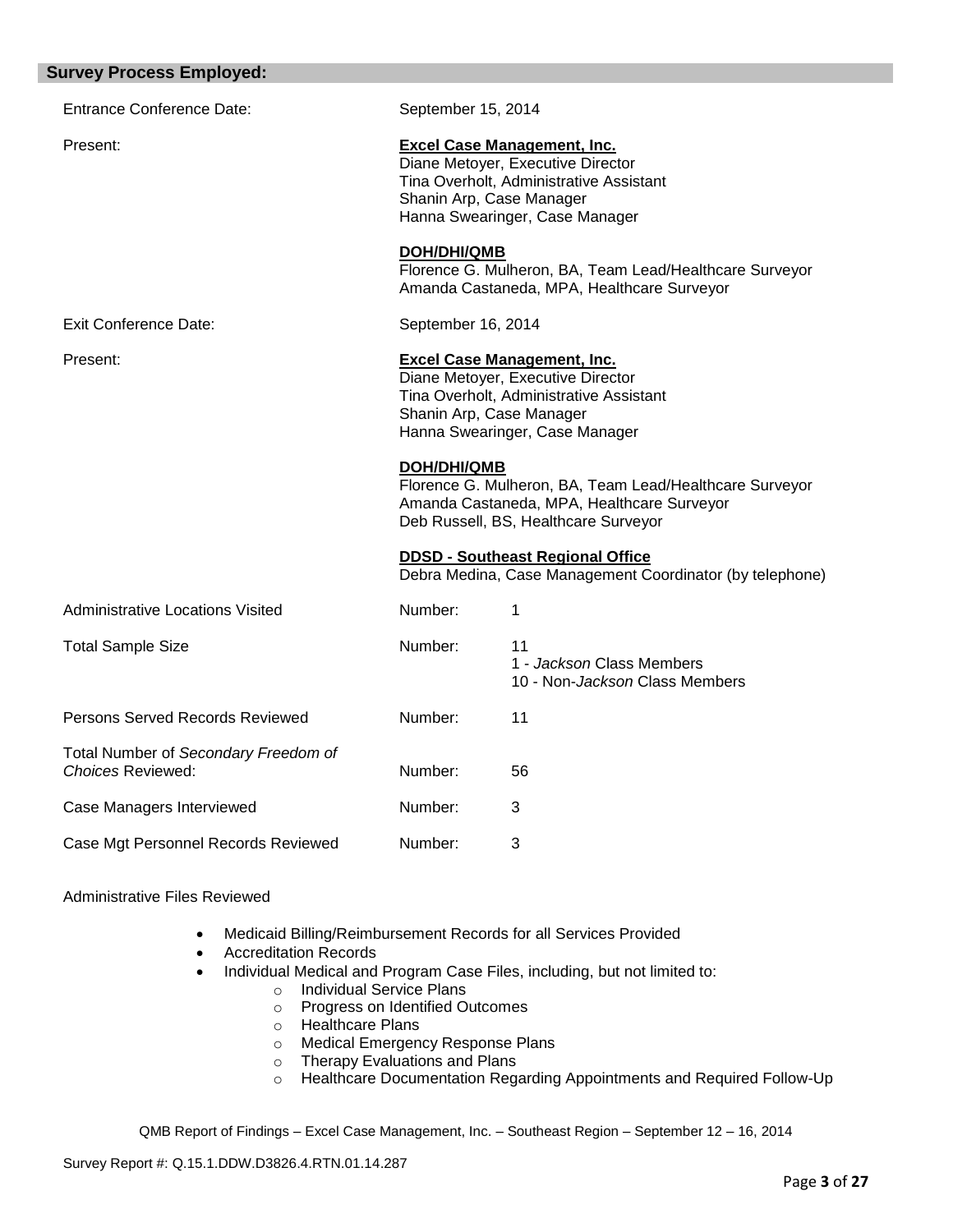#### o Other Required Health Information

- Internal Incident Management Reports and System Process
- Personnel Files
- Staff Training Records, Including Competency Interviews with Staff
- Agency Policy and Procedure Manual
- Caregiver Criminal History Screening Records
- Consolidated Online Registry/Employee Abuse Registry
- Quality Assurance / Improvement Plan
- CC: Distribution List: DOH Division of Health Improvement
	- DOH Developmental Disabilities Supports Division
	- DOH Office of Internal Audit
	- HSD Medical Assistance Division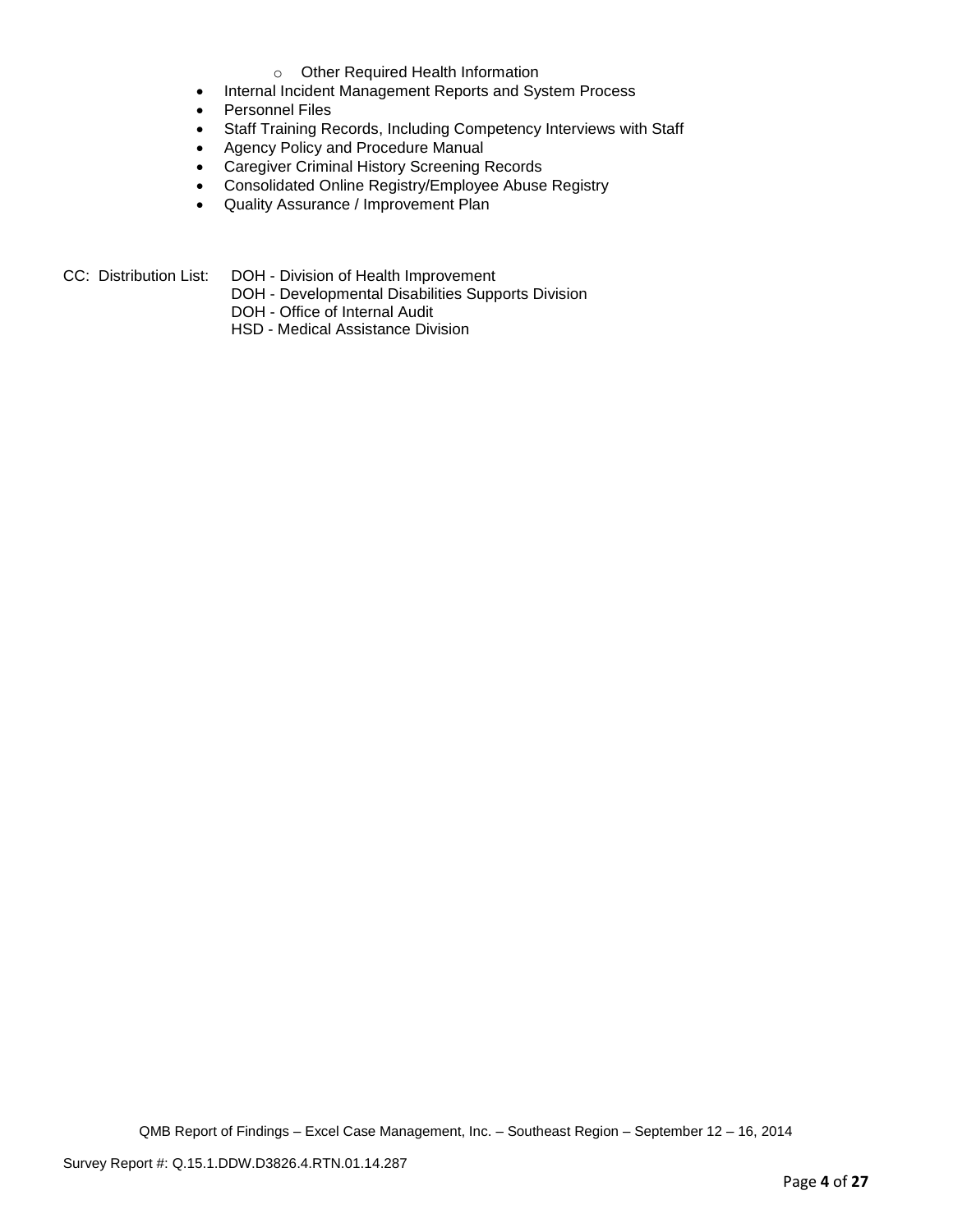# **Attachment A**

# **Provider Instructions for Completing the QMB Plan of Correction (POC) Process**

## *Introduction:*

After a QMB Compliance Survey, your QMB Report of Findings will be sent to you via e-mail.

Each provider must develop and implement a Plan of Correction (POC) that identifies specific quality assurance and quality improvement activities the agency will implement to correct deficiencies and prevent continued deficiencies and non-compliance.

Agencies must submit their Plan of Correction within ten (10) business days from the date you receive the QMB Report of Findings. (Providers who do not submit a POC within 10 business days may be referred to the Internal Review Committee [IRC] for possible actions or sanctions).

Agencies must fully implement their approved Plan of Correction within 45 business days (10 business days to submit your POC for approval and 35 days to implement your approved Plan of Correction) from the date they receive the QMB Report of Findings (Providers who fail to complete a POC within the 45 business days allowed will be referred to the IRC for possible actions or sanctions.)

If you have questions about the Plan of Correction process, call the Plan of Correction Coordinator at 505- 231-7436 or email at Anthony.Fragua@state.nm.us. Requests for technical assistance must be requested through your Regional DDSD Office.

The POC process cannot resolve disputes regarding findings. If you wish to dispute a finding on the official Report of Findings, you must file an Informal Reconsideration of Findings (IRF) request within ten (10) business days of receiving your report. Please note that you must still submit a POC for findings that are in question (see Attachment "C").

# *Instructions for Completing Agency POC:*

# *Required Content*

Your Plan of Correction should provide a step-by-step description of the methods to correct each deficient practice to prevent recurrence and information that ensures the regulation cited is in compliance. The remedies noted in your POC are expected to be added to your Agency's required, annual Quality Assurance Plan.

If a deficiency has already been corrected, the plan should state how it was corrected, the completion date (date the correction was accomplished), and how possible recurrence of the deficiency will be prevented.

## *The Plan of Correction must address the six required Center for Medicare and Medicaid Services (CMS) core elements to address each deficiency cited in the Report of Findings:*

- 1. How the specific and realistic corrective action will be accomplished for individuals found to have been affected by the deficient practice.
- 2. How the agency will identify other individuals who have the potential to be affected by the same deficient practice, and how the agency will act to protect individuals in similar situations.
- 3. What QA measures will be put into place or systemic changes made to ensure that the deficient practice will not recur
- 4. Indicate how the agency plans to monitor its performance to make sure that solutions are sustained. The agency must develop a QA plan for ensuring that correction is achieved and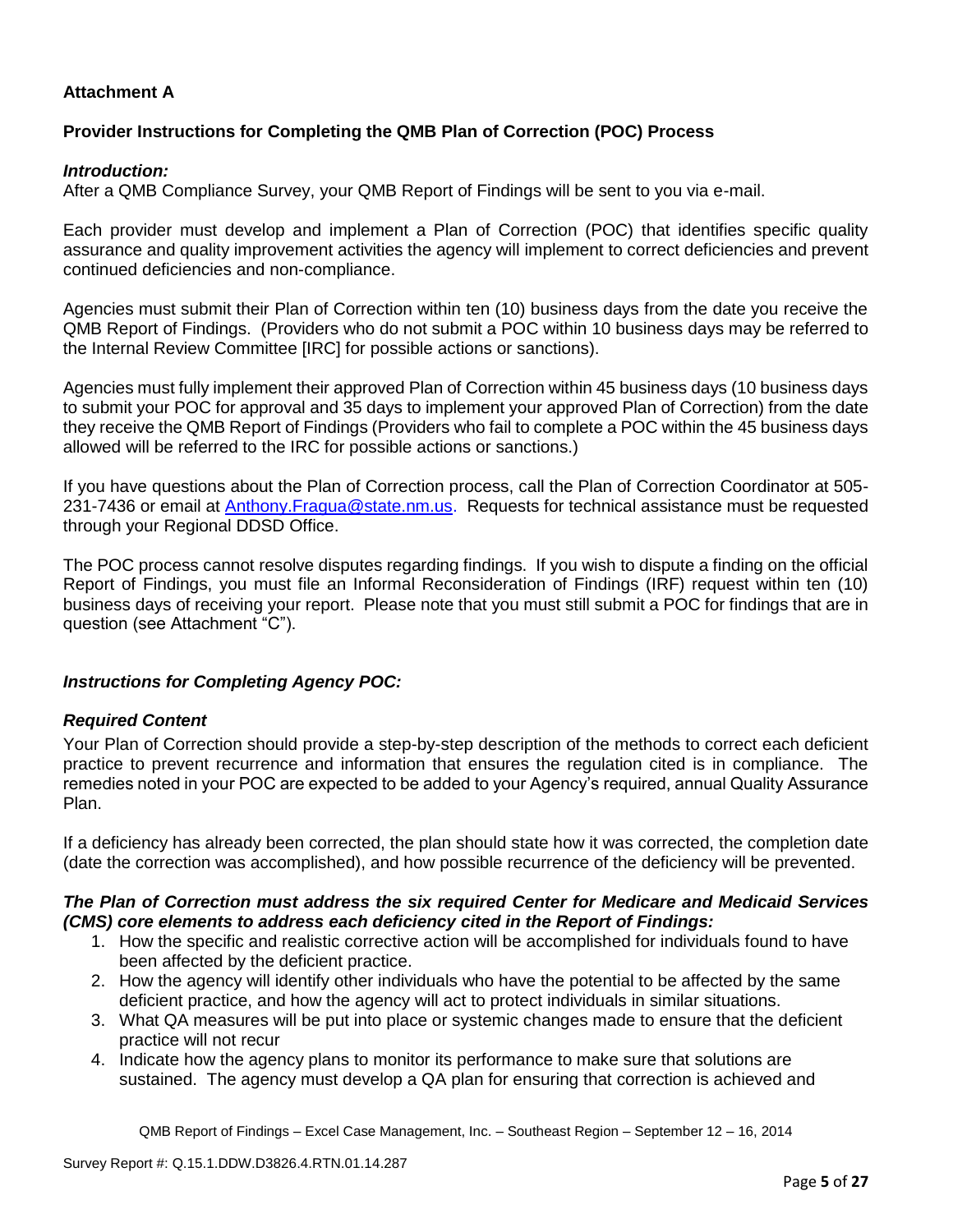sustained. This QA plan must be implemented, and the corrective action evaluated for its effectiveness. The plan of correction is integrated into the agency quality assurance system; and

- 5. Include dates when corrective action will be completed. The corrective action completion dates must be acceptable to the State.
- 6. The POC must be signed and dated by the agency director or other authorized official.

*The following details should be considered when developing your Plan of Correction:*

- Details about how and when Consumer, Personnel and Residential files are audited by Agency personnel to ensure they contain required documents;
- Information about how Medication Administration Records are reviewed to verify they contain all required information before they are distributed, as they are being used, and after they are completed;
- Your processes for ensuring that all staff are trained in Core Competencies, Abuse, Neglect and Exploitation Reporting, and Individual-Specific service requirements, etc.;
- How accuracy in Billing/Reimbursement documentation is assured;
- How health, safety is assured;
- For Case Management Providers, how Individual Specific Plans are reviewed to verify they meet requirements, how the timeliness of LOC packet submissions and consumer visits are tracked;
- Your process for gathering, analyzing and responding to Quality data indicators; and,
- Details about Quality Targets in various areas, current status, analyses about why targets were not met, and remedies implemented.

*Note:* **Instruction or in-service of staff alone may not be a sufficient plan of correction.** This is a good first step toward correction, but additional steps must be taken to ensure the deficiency is corrected and will not recur.

## *Completion Dates*

- The plan of correction must include a **completion date** (entered in the far right-hand column) for each finding. Be sure the date is **realistic** in the amount of time your Agency will need to correct the deficiency; not to exceed 45 total business days.
- Direct care issues should be corrected immediately and monitored appropriately.
- Some deficiencies may require a staged plan to accomplish total correction.
- Deficiencies requiring replacement of equipment, etc., may require more time to accomplish correction but should show reasonable time frames.

# *Initial Submission of the Plan of Correction Requirements*

- 1. The Plan of Correction must be completed on the official QMB Survey Report of Findings/Plan of Correction Form and received by QMB within ten (10) business days from the date you received the report of findings.
- 2. For questions about the POC process, call the POC Coordinator, Anthony Fragua at 505-231-7436 for assistance.
- 3. For Technical Assistance (TA) in developing or implementing your POC, contact your Regional DDSD Office.
- 4. Submit your POC to Anthony Fragua, POC Coordinator in any of the following ways:
	- a. Electronically at Anthony.Fragua@state.nm.us *(preferred method)*
	- b. Fax to 505-222-8661, or
	- c. Mail to POC Coordinator, 5301 Central Avenue NE, Suite 400, Albuquerque, NM 87108
- 5. Do not submit supporting documentation (evidence of compliance) to QMB until after your POC has been approved by the QMB.
- 6. QMB will notify you when your POC has been "approved" or "denied."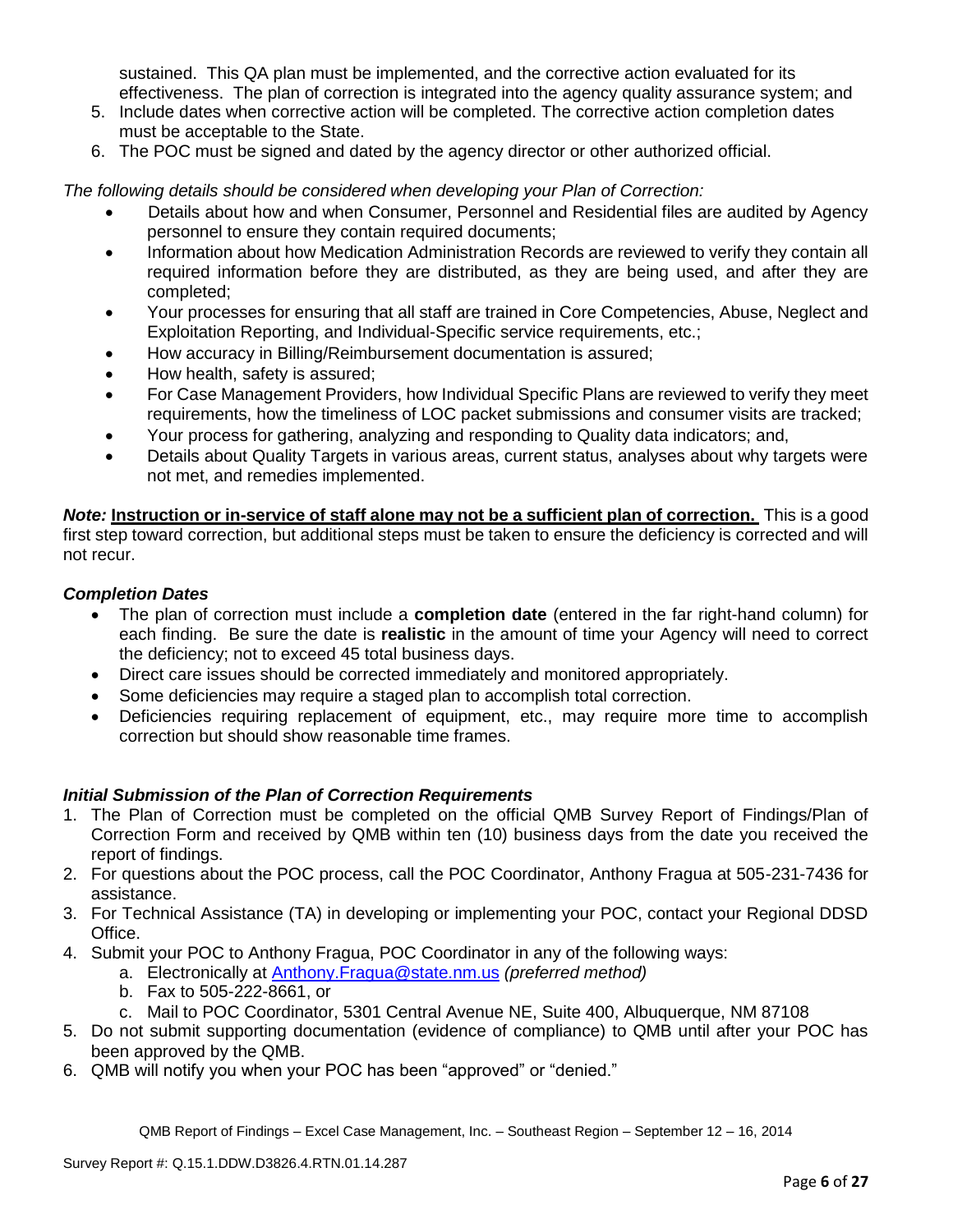- a. During this time, whether your POC is "approved," or "denied," you will have a maximum of 45 business days from the date of receipt of your Report of Findings to correct all survey deficiencies.
- b. If your POC is denied, it must be revised and resubmitted as soon as possible, as the 45 business day limit is in effect.
- c. If your POC is denied a second time your agency may be referred to the Internal Review Committee.
- d. You will receive written confirmation when your POC has been approved by QMB and a final deadline for completion of your POC.
- e. Please note that all POC correspondence will be sent electronically unless otherwise requested.
- 7. Failure to submit your POC within 10 business days without prior approval of an extension by QMB will result in a referral to the Internal Review Committee and the possible implementation of monetary penalties and/or sanctions.

# *POC Document Submission Requirements*

Once your POC has been approved by the QMB Plan of Correction Coordinator you must submit copies of documents as evidence that all deficiencies have been corrected, as follows.

- 1. Your internal documents are due within a *maximum* of 45 business days of receipt of your Report of Findings.
- 2. It is preferred that you submit your documents via USPS or other carrier (scanned and saved to CD/DVD disc, flash drive, etc.). If the documents do not contain protected Health information (PHI) the preferred method is that you submit your documents electronically (scanned and attached to e-mails).
- 3. All submitted documents *must be annotated*; please be sure the tag numbers and Identification numbers are indicated on each document submitted. Documents which are not annotated with the Tag number and Identification number may not be accepted.
- 4. Do not submit original documents; Please provide copies or scanned electronic files for evidence. Originals must be maintained in the agency file(s) per DDSD Standards.
- 5. In lieu of some documents, you may submit copies of file or home audit forms that clearly indicate cited deficiencies have been corrected, other attestations of correction must be approved by the Plan of Correction Coordinator prior to their submission.
- 6. When billing deficiencies are cited, you must provide documentation to justify billing and/or void and adjust forms submitted to Xerox State Healthcare, LLC for the deficiencies cited in the Report of Findings. In addition to this, we ask that you submit:
	- a. Evidence of an internal audit of billing/reimbursement conducted for a sample of individuals and timeframes of your choosing to verify POC implementation;
	- b. Copies of "void and adjust" forms submitted to Xerox State Healthcare, LLC. to correct all unjustified units identified and submitted for payment during your internal audit.

Revisions, Modifications or Extensions to your Plan of Correction (post QMB approval) must be made in writing and submitted to the Plan of Correction Coordinator, prior to the due date and are approved on a case-by-case basis. No changes may be made to your POC or the timeframes for implementation without written approval of the POC Coordinator.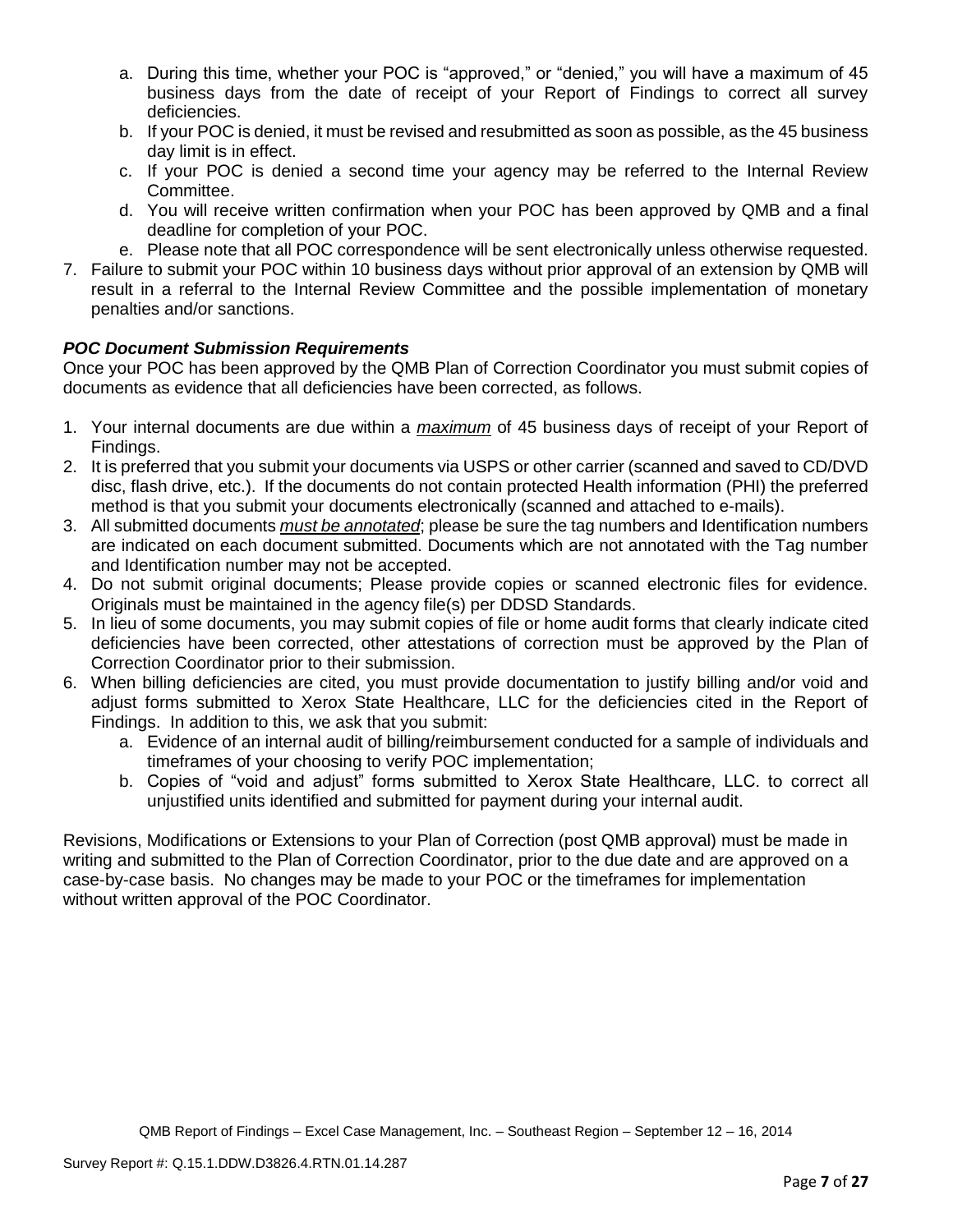# **Department of Health, Division of Health Improvement QMB Determination of Compliance Process**

The Division of Health Improvement, Quality Management Bureau (QMB) surveys compliance of the Developmental Disabilities Waiver (DDW) standards and state and federal regulations. QMB has grouped the CMS assurances into five Service Domains: Level of Care; Plan of Care; Qualified Providers; Health, Welfare and Safety; and Administrative Oversight (note that Administrative Oversight listed in this document is not the same as the CMS assurance of Administrative Authority. Used in this context it is related to the agency's operational policies and procedures, Quality Management system and Medicaid billing and reimbursement processes.)

The QMB Determination of Compliance process is based on provider compliance or non-compliance with standards and regulations identified in the QMB Report of Findings. All deficiencies (non-compliance with standards and regulations) are identified and cited as either a Standard level deficiency or a Condition of Participation level deficiency in the QMB Reports of Findings. All deficiencies require corrective action when non-compliance is identified.

Within the QMB Service Domains there are fundamental regulations, standards, or policies with which a provider must be in essential compliance in order to ensure the health and welfare of individuals served known as Conditions of Participation (CoPs).

The Determination of Compliance for each service type is based on a provider's compliance with CoPs in three (3) Service Domains.

Case Management Services:

- Level of Care
- Plan of Care
- Qualified Providers

Community Inclusion Supports/ Living Supports:

- Qualified Provider
- Plan of Care
- Health, Welfare and Safety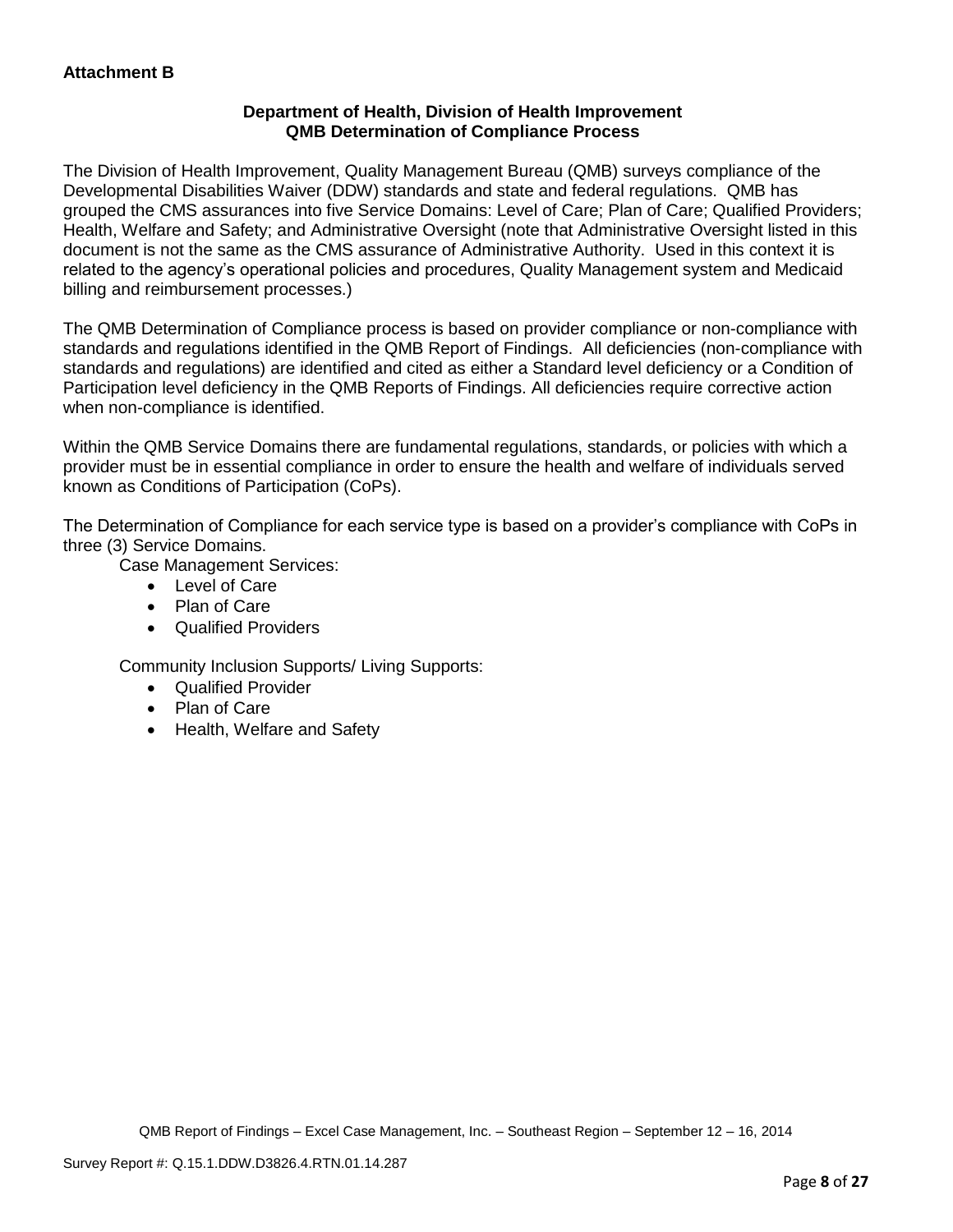# **Conditions of Participation (CoPs)**

A CoP is an identified fundamental regulation, standard, or policy with which a provider must be in compliance in order to ensure the health and welfare of individuals served. CoPs are based on the Centers for Medicare and Medicaid Services, Home and Community-Based Waiver required assurances. A provider must be in compliance with CoPs to participate as a waiver provider.

QMB surveyors use professional judgment when reviewing the critical elements of each standard and regulation to determine when non-compliance with a standard level deficiency rises to the level of a CoP out of compliance. Only some deficiencies can rise to the level of a CoP. (See the next section for a list of CoPs.) The QMB survey team analyzes the relevant finding in terms of scope, actual harm or potential for harm, unique situations, patterns of performance, and other factors to determine if there is the potential for a negative outcome which would rise to the level of a CoP. A Standard level deficiency becomes a CoP out of compliance when the team's analysis establishes that there is an identified potential for significant harm or actual harm. It is then cited as a CoP out of compliance. If the deficiency does not rise to the level of a CoP out of compliance, it is cited as a Standard Level Deficiency.

The Division of Health Improvement (DHI) and the Developmental Disabilities Supports Division (DDSD) collaborated to revise the current Conditions of Participation (CoPs). There are seven Conditions of Participation in which providers must be in compliance.

# **CoPs and Service Domains for Case Management Supports are as follows:**

# **Service Domain: Level of Care**

Condition of Participation:

1. **Level of Care**: The Case Manager shall complete all required elements of the Long Term Care Assessment Abstract (LTCAA) to ensure ongoing eligibility for waiver services.

# **Service Domain: Plan of Care**

Condition of Participation:

2. **Individual Service Plan (ISP) Creation and Development**: Each individual shall have an ISP. The ISP shall be developed in accordance with DDSD regulations and standards and is updated at least annually or when warranted by changes in the individual's needs.

Condition of Participation:

3. **ISP Monitoring and Evaluation:** The Case Manager shall ensure the health and welfare of the individual through monitoring the implementation of ISP desired outcomes.

# **CoPs and Service Domain for ALL Service Providers is as follows:**

# **Service Domain: Qualified Providers**

Condition of Participation:

4. **Qualified Providers**: Agencies shall ensure support staff has completed criminal background screening and all mandated trainings as required by the DDSD.

# **CoPs and Service Domains for Living Supports and Inclusion Supports are as follows:**

### **Service Domain: Plan of Care**

Condition of Participation:

5. **ISP Implementation**: Services provided shall be consistent with the components of the ISP and implemented to achieve desired outcomes.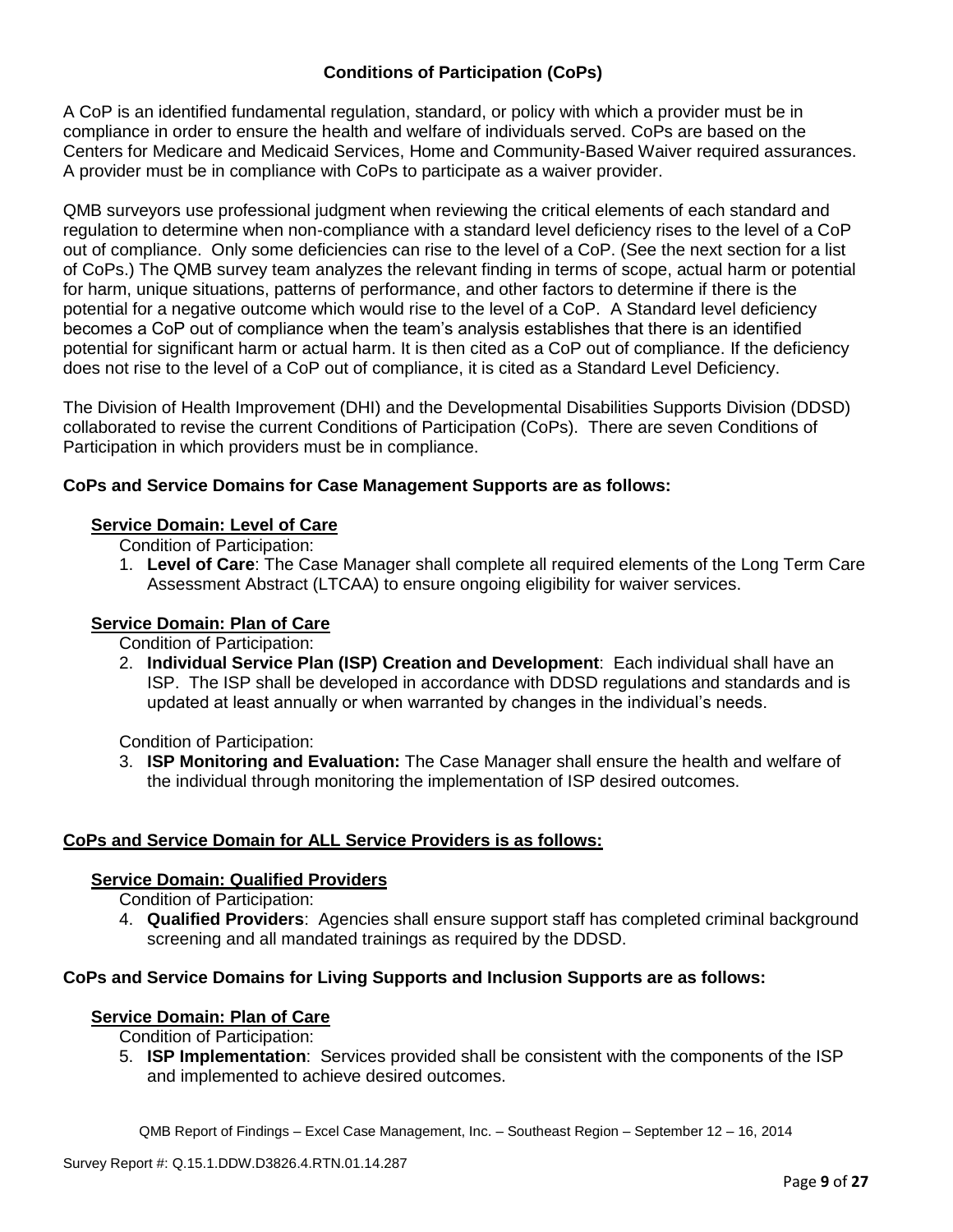### **Service Domain: Health, Welfare and Safety**

Condition of Participation:

6. **Individual Health, Safety and Welfare: (Safety)** Individuals have the right to live and work in a safe environment.

Condition of Participation:

7. **Individual Health, Safety and Welfare (Healthcare Oversight)**: The provider shall support individuals to access needed healthcare services in a timely manner. Nursing, healthcare services and healthcare oversight shall be available and provided as needed to address individuals' health, safety and welfare.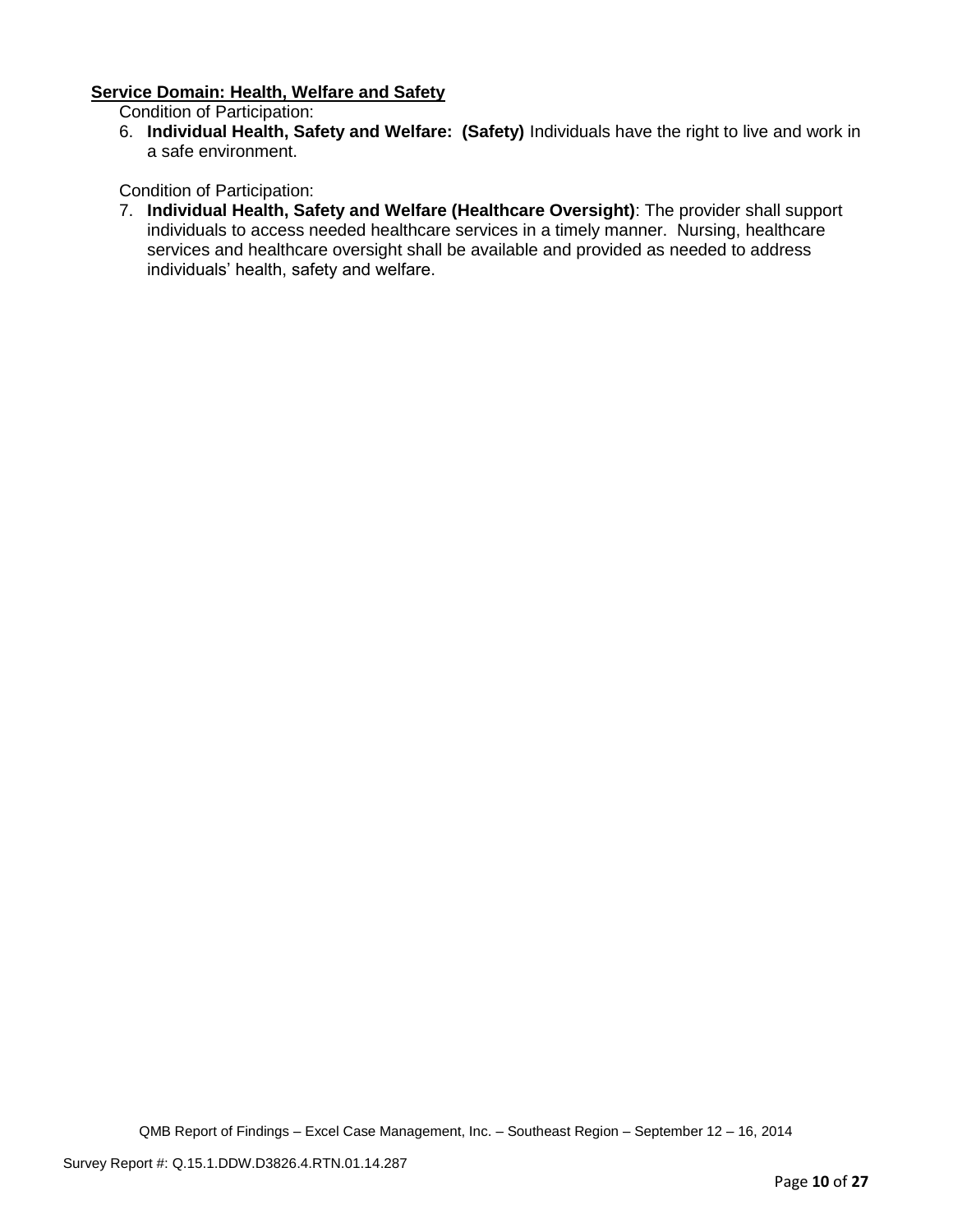## **QMB Determinations of Compliance**

### Compliance with Conditions of Participation

The QMB determination of *Compliance with Conditions of Participation* indicates that a provider is in compliance with all Conditions of Participation, (CoP). The agency has obtained a level of compliance such that there is a minimal potential for harm to individuals' health and safety. To qualify for a determination of Compliance with Conditions of Participation, the provider must be in compliance with all Conditions of Participation in all relevant Service Domains. The agency may also have Standard level deficiencies (deficiencies which are not at the condition level) out of compliance in any of the Service Domains.

## Partial-Compliance with Conditions of Participation

The QMB determination of *Partial-Compliance with Conditions of Participation* indicates that a provider is out of compliance with Conditions of Participation in one (1) to two (2) Service Domains. The agency may have one or more Condition level tags within a Service Domain. This partialcompliance, if not corrected, may result in a serious negative outcome or the potential for more than minimal harm to individuals' health and safety. The agency may also have Standard level deficiencies (deficiencies which are not at the condition level) in any of the Service Domains.

Providers receiving a repeat determination of Partial-Compliance for repeat deficiencies at the level of a Condition in any Service Domain may be referred by the Quality Management Bureau to the Internal Review Committee (IRC) for consideration of remedies and possible actions or sanctions.

## Non-Compliance with Conditions of Participation

The QMB determination of *Non-Compliance with Conditions of Participation* indicates a provider is significantly out of compliance with Conditions of Participation in multiple Service Domains. The agency may have one or more Condition level tags in each of 3 relevant Service Domains. This non-compliance, if not corrected, may result in a serious negative outcome or the potential for more than minimal harm to individuals' health and safety. The agency may also have Standard level deficiencies (deficiencies which are not at the condition level) in any of the Service Domains

Providers receiving a repeat determination of Non-Compliance will be referred by Quality Management Bureau to the Internal Review Committee (IRC) for consideration of remedies and possible actions or sanctions.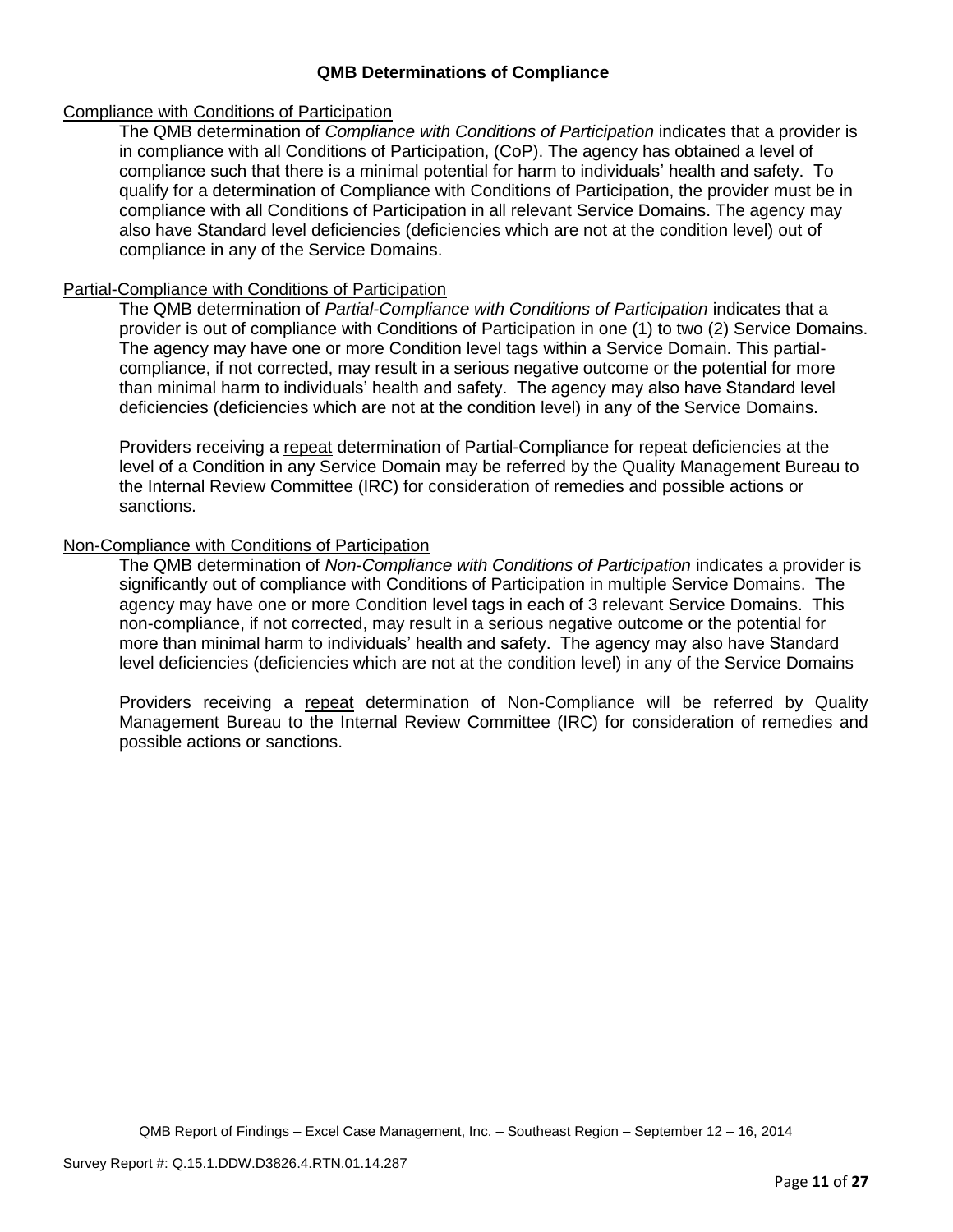## **Attachment C**

### **Guidelines for the Provider Informal Reconsideration of Finding (IRF) Process**

### **Introduction:**

Throughout the QMB Survey process, surveyors are openly communicating with providers. Open communication means surveyors have clarified issues and/or requested missing information before completing the review through the use of the signed/dated "Document Request," or "Administrative Needs," etc. forms. Regardless, there may still be instances where the provider disagrees with a specific finding. Providers may use the following process to informally dispute a finding.

### **Instructions:**

- 1. The Informal Reconsideration of the Finding (IRF) request must be received in writing to the QMB Deputy Bureau Chief **within 10 business days** of receipt of the final Report of Findings.
- 2. The written request for an IRF *must* be completed on the QMB Request for Informal Reconsideration of Finding form available on the QMB website:<http://dhi.health.state.nm.us/qmb>
- 3. The written request for an IRF must specify in detail the request for reconsideration and why the finding is inaccurate.
- 4. The IRF request must include all supporting documentation or evidence.
- 5. If you have questions about the IRC process, email the IRF Chairperson, Crystal Lopez-Beck at [crystal.lopez-beck@state.nm.us](mailto:crystal.lopez-beck@state.nm.us) for assistance.

## **The following limitations apply to the IRF process:**

- The written request for an IRF and all supporting evidence must be received within 10 business days.
- Findings based on evidence requested during the survey and not provided may not be subject to reconsideration.
- The supporting documentation must be new evidence not previously reviewed or requested by the survey team.
- Providers must continue to complete their Plan of Correction during the IRF process
- Providers may not request an IRF to challenge the sampling methodology.
- Providers may not request an IRF based on disagreement with the nature of the standard or regulation.
- Providers may not request an IRF to challenge the team composition.
- Providers may not request an IRF to challenge the DHI/QMB determination of compliance or the length of their DDSD provider contract.

A Provider forfeits the right to an IRF if the request is not received within 10 business days of receiving the report and/or does not include all supporting documentation or evidence to show compliance with the standards and regulations.

The IRF Committee will review the request, the Provider will be notified in writing of the ruling; no face-toface meeting will be conducted.

When a Provider requests that a finding be reconsidered, it does not stop or delay the Plan of Correction process. **Providers must continue to complete the Plan of Correction, including the finding in dispute regardless of the IRF status.** If a finding is removed or modified, it will be noted and removed or modified from the Report of Findings. It should be noted that in some cases a Plan of Correction may be completed prior to the IRF process being completed. The provider will be notified in writing on the decisions of the IRF committee.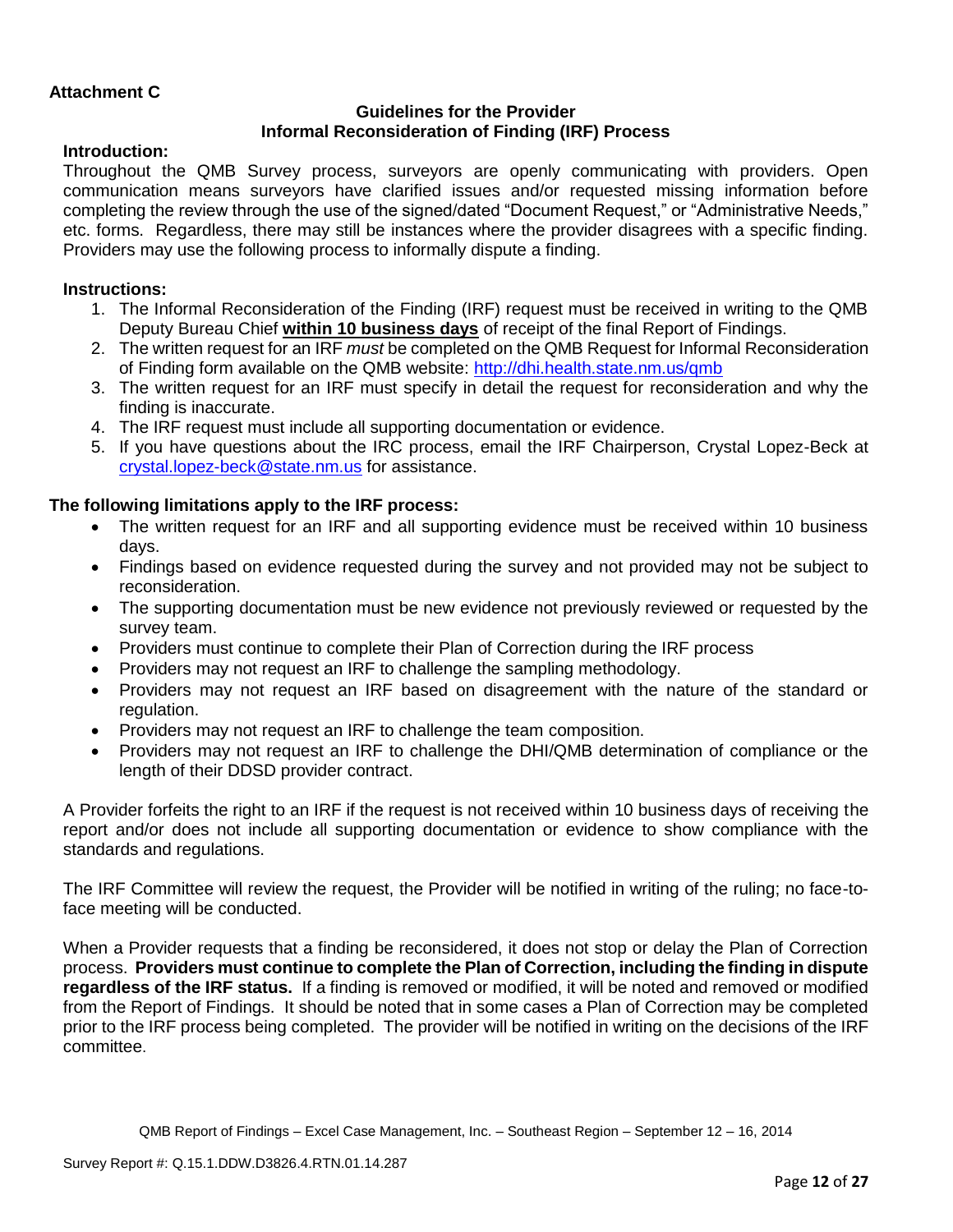| Agency:             | Excel Case Management, Inc. - Southeast Region |
|---------------------|------------------------------------------------|
| Program:            | Developmental Disabilities Waiver              |
| Service:            | 2012: Case Management                          |
|                     | 2007: Case Management                          |
| Monitoring Type:    | <b>Routine Survey</b>                          |
| <b>Survey Date:</b> | September 12 - 16, 2014                        |

| <b>Standard of Care</b>                                                                                                                                                                                                                                                                                                                                                                                                                                                                                                            | <b>Deficiencies</b>                                                                                                                                                                                                                                                                                                                   | <b>Agency Plan of Correction, On-going</b><br><b>QA/QI &amp; Responsible Party</b>                                                                                                                                                                                       | <b>Date</b><br>Due |
|------------------------------------------------------------------------------------------------------------------------------------------------------------------------------------------------------------------------------------------------------------------------------------------------------------------------------------------------------------------------------------------------------------------------------------------------------------------------------------------------------------------------------------|---------------------------------------------------------------------------------------------------------------------------------------------------------------------------------------------------------------------------------------------------------------------------------------------------------------------------------------|--------------------------------------------------------------------------------------------------------------------------------------------------------------------------------------------------------------------------------------------------------------------------|--------------------|
| least annually or when warranted by changes in the waiver participants' needs.                                                                                                                                                                                                                                                                                                                                                                                                                                                     |                                                                                                                                                                                                                                                                                                                                       | Service Domain: Plan of Care - ISP Development & Monitoring – Service plans address all participates' assessed needs (including<br>health and safety risk factors) and goals, either by waiver services or through other means. Services plans are updated or revised at |                    |
| Tag #1A08 Agency Case File                                                                                                                                                                                                                                                                                                                                                                                                                                                                                                         | <b>Standard Level Deficiency</b>                                                                                                                                                                                                                                                                                                      |                                                                                                                                                                                                                                                                          |                    |
| Developmental Disabilities (DD) Waiver Service<br>Standards effective 11/1/2012 revised 4/23/2013<br><b>CHAPTER 4 (CMgt) I. Case Management</b><br>Services: 1. Scope of Services: S. Maintain a<br>complete record for the individual's DDW<br>services, as specified in DDSD Consumer<br>Records Requirements Policy;                                                                                                                                                                                                            | Based on record review, the Agency did not<br>maintain a complete and confidential case file at<br>the administrative office for 4 of 11 individuals.<br>Review of the Agency individual case files<br>revealed the following items were not found,<br>incomplete, and/or not current:                                                | <b>Provider:</b><br>State your Plan of Correction for the<br>deficiencies cited in this tag here: $\rightarrow$                                                                                                                                                          |                    |
| DEVELOPMENTAL DISABILITIES SUPPORTS<br>DIVISION (DDSD): Director's Release:<br><b>Consumer Record Requirements eff. 11/1/2012</b><br>III. Requirement Amendments(s) or<br><b>Clarifications:</b><br>A. All case management, living supports,<br>customized in-home supports, community<br>integrated employment and customized<br>community supports providers must maintain<br>records for individuals served through DD Waiver<br>in accordance with the Individual Case File Matrix<br>incorporated in this director's release. | • ISP Signature Page<br>None Found (#8) (No Plan of Correction<br>required agency had a DDSD Hold<br>Harmless Letter on File)<br>• Speech Therapy Plan (#11)<br>• Dental Exam<br>° Individual #2 - As indicated by the DDSD file<br>matrix Dental Exams are to be conducted<br>annually. No documented evidence of exam<br>was found. | <b>Provider:</b><br>Enter your ongoing Quality Assurance/Quality<br>Improvement processes as it related to this tag<br>number here: $\rightarrow$                                                                                                                        |                    |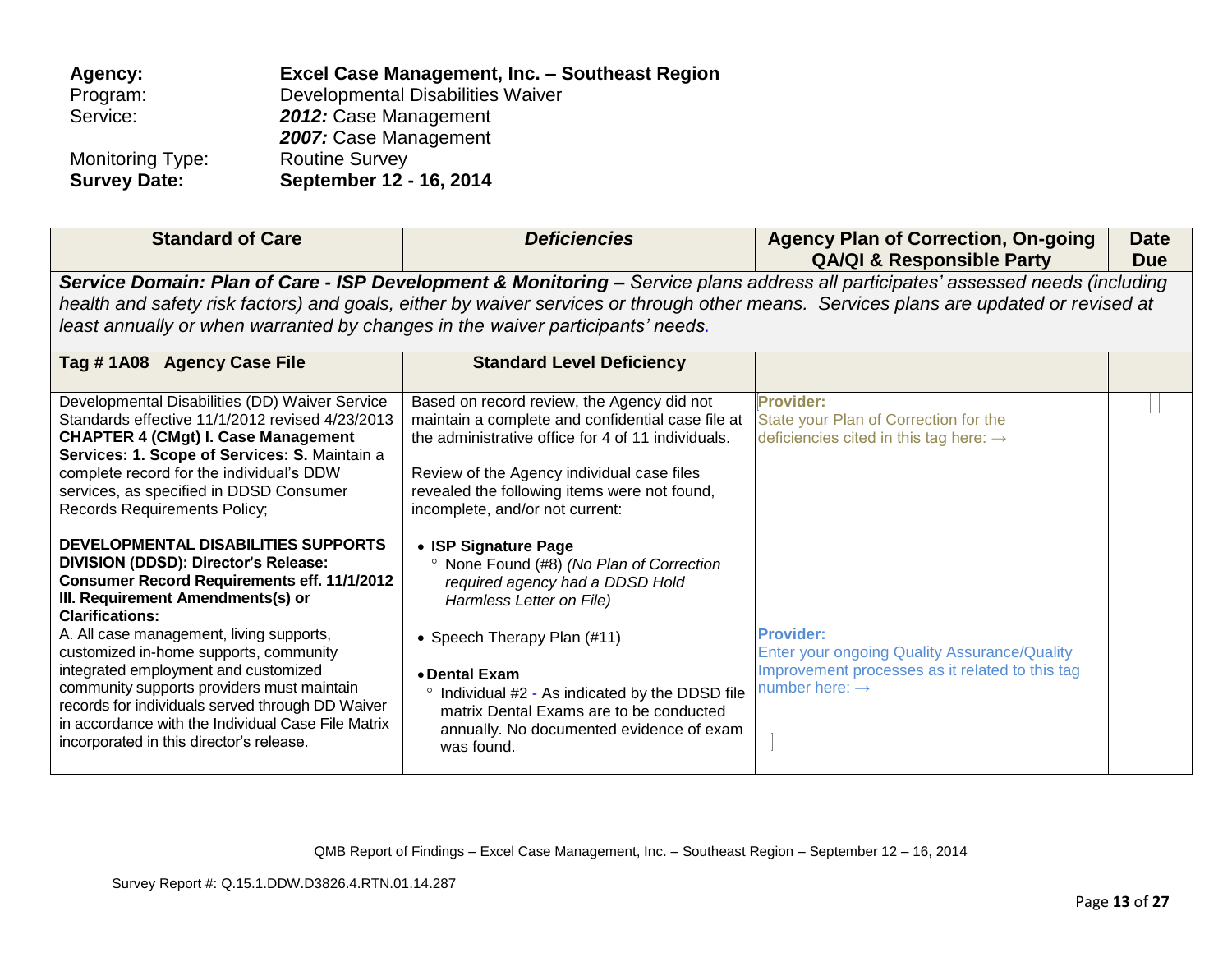| H. Readily accessible electronic records are                                         | ° Individual #8 - As indicated by the DDSD file |  |
|--------------------------------------------------------------------------------------|-------------------------------------------------|--|
| accessible, including those stored through the                                       | matrix Dental Exams are to be conducted         |  |
| Therap web-based system.                                                             | annually. No documented evidence of exam        |  |
|                                                                                      | was found. (No Plan of Correction required      |  |
|                                                                                      | agency had a DDSD Hold Harmless Letter          |  |
| Developmental Disabilities (DD) Waiver Service                                       | on File)                                        |  |
| Standards effective 4/1/2007                                                         |                                                 |  |
| <b>CHAPTER 1 II. PROVIDER AGENCY</b>                                                 | ° Individual #10 - As indicated by the          |  |
| <b>REQUIREMENTS:</b> The objective of these                                          | documentation reviewed, exam was                |  |
| standards is to establish Provider Agency policy,                                    | completed on 2/12/2004. Follow-up was to        |  |
| procedure and reporting requirements for DD                                          | be completed in 6 months. No documented         |  |
| Medicaid Waiver program. These requirements                                          | evidence of the follow-up being completed       |  |
| apply to all such Provider Agency staff, whether                                     | was found.                                      |  |
| directly employed or subcontracting with the                                         |                                                 |  |
| Provider Agency. Additional Provider Agency                                          |                                                 |  |
| requirements and personnel qualifications may                                        |                                                 |  |
| be applicable for specific service standards.                                        |                                                 |  |
| D. Provider Agency Case File for the                                                 |                                                 |  |
| Individual: All Provider Agencies shall maintain                                     |                                                 |  |
| at the administrative office a confidential case                                     |                                                 |  |
| file for each individual. Case records belong to                                     |                                                 |  |
| the individual receiving services and copies shall                                   |                                                 |  |
| be provided to the receiving agency whenever                                         |                                                 |  |
| an individual changes providers. The record                                          |                                                 |  |
| must also be made available for review when                                          |                                                 |  |
| requested by DOH, HSD or federal government                                          |                                                 |  |
| representatives for oversight purposes. The                                          |                                                 |  |
| individual's case file shall include the following                                   |                                                 |  |
| requirements:                                                                        |                                                 |  |
| (1) Emergency contact information, including the                                     |                                                 |  |
| individual's address, telephone number,                                              |                                                 |  |
| names and telephone numbers of relatives,                                            |                                                 |  |
| or guardian or conservator, physician's<br>name(s) and telephone number(s), pharmacy |                                                 |  |
| name, address and telephone number, and                                              |                                                 |  |
| health plan if appropriate;                                                          |                                                 |  |
| (2) The individual's complete and current ISP,                                       |                                                 |  |
| with all supplemental plans specific to the                                          |                                                 |  |
| individual, and the most current completed                                           |                                                 |  |
| Health Assessment Tool (HAT);                                                        |                                                 |  |
|                                                                                      |                                                 |  |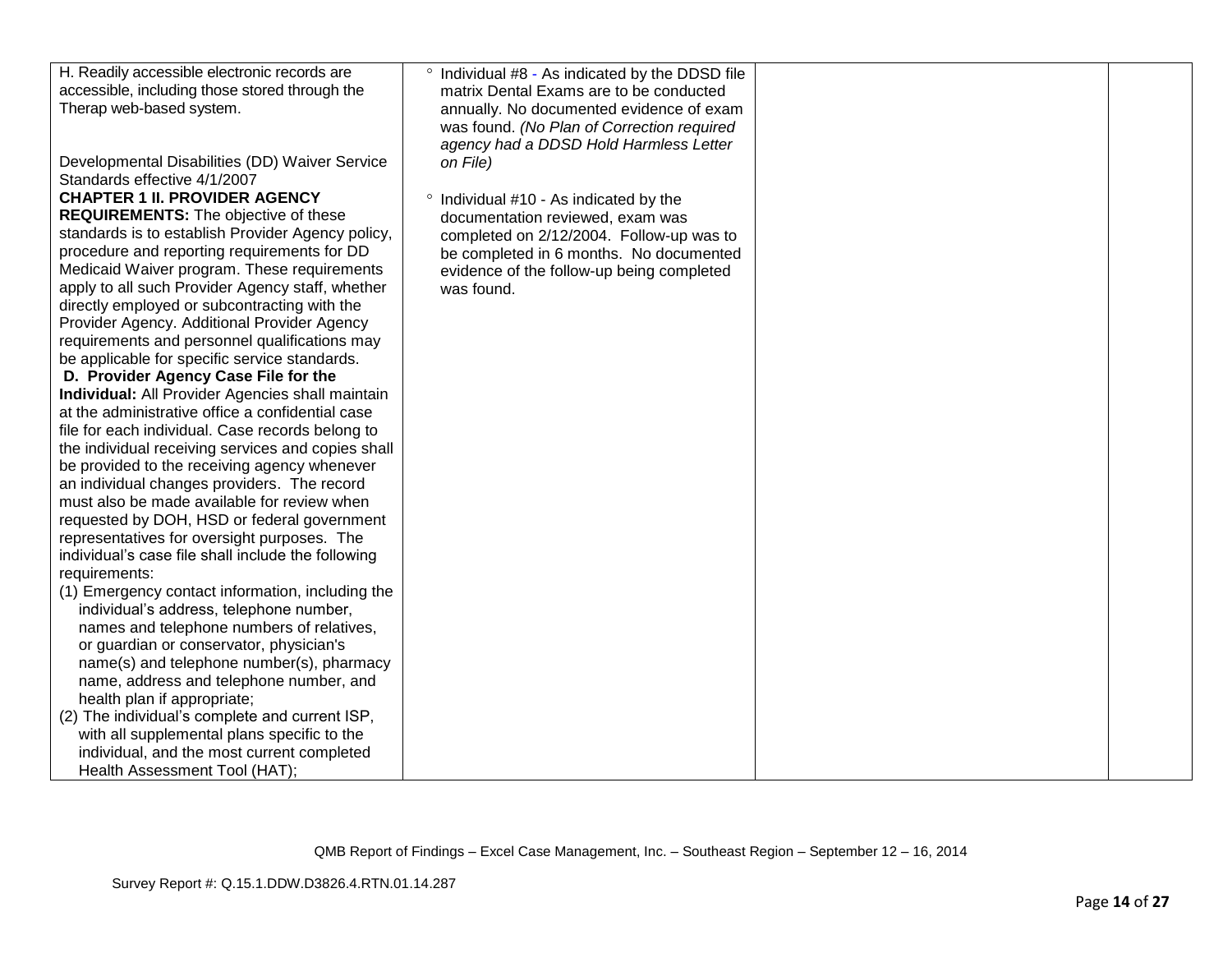| (3) Progress notes and other service delivery       |  |  |
|-----------------------------------------------------|--|--|
| documentation;                                      |  |  |
| (4) Crisis Prevention/Intervention Plans, if there  |  |  |
| are any for the individual;                         |  |  |
| (5) A medical history, which shall include at least |  |  |
| demographic data, current and past medical          |  |  |
| diagnoses including the cause (if known) of         |  |  |
| the developmental disability, psychiatric           |  |  |
| diagnoses, allergies (food, environmental,          |  |  |
| medications), immunizations, and most               |  |  |
| recent physical exam;                               |  |  |
| (6) When applicable, transition plans completed     |  |  |
| for individuals at the time of discharge from       |  |  |
| Fort Stanton Hospital or Los Lunas Hospital         |  |  |
| and Training School; and                            |  |  |
| (7) Case records belong to the individual           |  |  |
| receiving services and copies shall be              |  |  |
| provided to the individual upon request.            |  |  |
| (8) The receiving Provider Agency shall be          |  |  |
| provided at a minimum the following records         |  |  |
| whenever an individual changes provider             |  |  |
| agencies:                                           |  |  |
| (a) Complete file for the past 12 months;           |  |  |
| (b) ISP and quarterly reports from the current      |  |  |
| and prior ISP year;                                 |  |  |
| (c) Intake information from original admission      |  |  |
| to services; and                                    |  |  |
| (d) When applicable, the Individual                 |  |  |
| Transition Plan at the time of discharge            |  |  |
| from Los Lunas Hospital and Training                |  |  |
| School or Ft. Stanton Hospital.                     |  |  |
|                                                     |  |  |
|                                                     |  |  |
|                                                     |  |  |
|                                                     |  |  |
|                                                     |  |  |
|                                                     |  |  |
|                                                     |  |  |
|                                                     |  |  |
|                                                     |  |  |
|                                                     |  |  |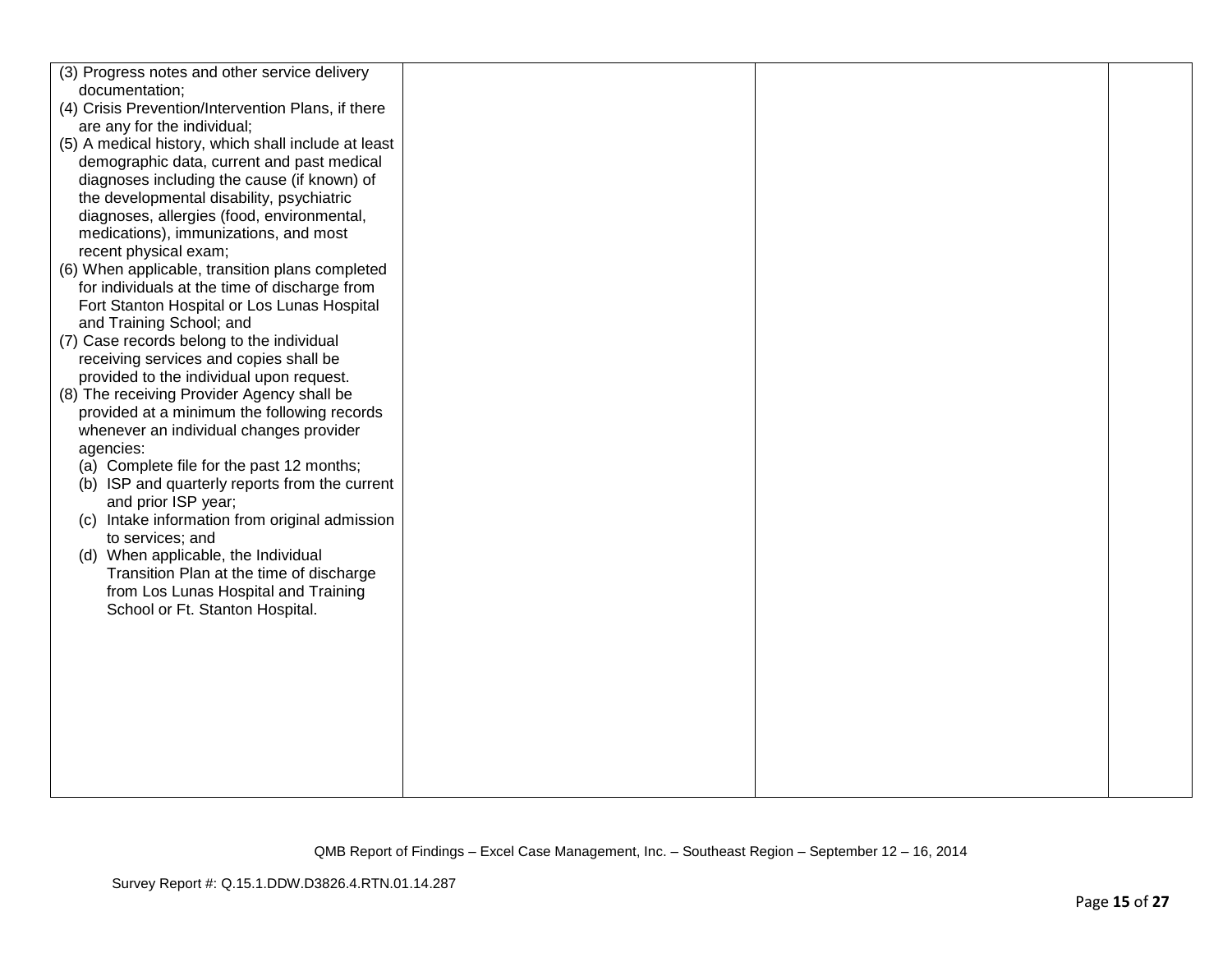| Tag #4C09 Secondary FOC                                                                                                                                                                                                                                                                                                                                                                                                                                                                                                                                                                                                                                                         | <b>Standard Level Deficiency</b>                                                                                                                                                                                                                                                                                                                                                                                                                         |                                                                                                                                                                                                                                                         |  |
|---------------------------------------------------------------------------------------------------------------------------------------------------------------------------------------------------------------------------------------------------------------------------------------------------------------------------------------------------------------------------------------------------------------------------------------------------------------------------------------------------------------------------------------------------------------------------------------------------------------------------------------------------------------------------------|----------------------------------------------------------------------------------------------------------------------------------------------------------------------------------------------------------------------------------------------------------------------------------------------------------------------------------------------------------------------------------------------------------------------------------------------------------|---------------------------------------------------------------------------------------------------------------------------------------------------------------------------------------------------------------------------------------------------------|--|
| Developmental Disabilities (DD) Waiver Service                                                                                                                                                                                                                                                                                                                                                                                                                                                                                                                                                                                                                                  | Based on record review, the Agency did not                                                                                                                                                                                                                                                                                                                                                                                                               | <b>Provider:</b>                                                                                                                                                                                                                                        |  |
| Standards effective 11/1/2012 revised 4/23/2013<br><b>CHAPTER 4 (CMgt) 2. Service Requirements</b><br>C. Individual Service Planning: v. Secondary<br>Freedom of Choice Process:<br>A. The Case Manager will obtain a current<br>Secondary Freedom of Choice (FOC) form<br>that includes all service providers offering<br>services in that region;<br>B. The Case Manager will present the<br>Secondary FOC form for each service to the<br>individual or authorized representative for<br>selection of direct service providers; and<br>C. At least annually, rights and responsibilities<br>are reviewed with the recipients and<br>guardians and they are reminded they may | maintain the Secondary Freedom of Choice<br>documentation (for current services) and/or<br>ensure individuals obtained all services through<br>the Freedom of Choice Process for 1 of 11<br>individuals.<br>Review of the Agency individual case files<br>revealed 1 out of 56 Secondary Freedom of<br>Choices were not found and/or not agency<br>specific to the individual's current services:<br>• Secondary Freedom of Choice<br>Family Living (#8) | State your Plan of Correction for the<br>deficiencies cited in this tag here: $\rightarrow$<br><b>Provider:</b><br><b>Enter your ongoing Quality Assurance/Quality</b><br>Improvement processes as it related to this tag<br>number here: $\rightarrow$ |  |
| change providers and/or the types of services<br>they receive. At this time, Case Managers<br>shall offer to review the current Secondary<br>FOC list with individuals and guardians. If<br>they are interested in changing providers or<br>service types, a new Secondary FOC shall be<br>completed.<br>Developmental Disabilities (DD) Waiver Service                                                                                                                                                                                                                                                                                                                         |                                                                                                                                                                                                                                                                                                                                                                                                                                                          |                                                                                                                                                                                                                                                         |  |
| Standards effective 4/1/2007<br><b>CHAPTER 4 III. CASE MANAGEMENT</b><br><b>SERVICE REQUIREMENTS: G.Secondary</b><br><b>Freedom of Choice Process</b>                                                                                                                                                                                                                                                                                                                                                                                                                                                                                                                           |                                                                                                                                                                                                                                                                                                                                                                                                                                                          |                                                                                                                                                                                                                                                         |  |
| (1) The Case Management Provider Agency will<br>ensure that it maintains a current Secondary<br>Freedom of Choice (FOC) form that includes all<br>service providers offering services in that region.                                                                                                                                                                                                                                                                                                                                                                                                                                                                           |                                                                                                                                                                                                                                                                                                                                                                                                                                                          |                                                                                                                                                                                                                                                         |  |
| (2) The Case Manager will present the<br>Secondary FOC form to the individual or                                                                                                                                                                                                                                                                                                                                                                                                                                                                                                                                                                                                |                                                                                                                                                                                                                                                                                                                                                                                                                                                          |                                                                                                                                                                                                                                                         |  |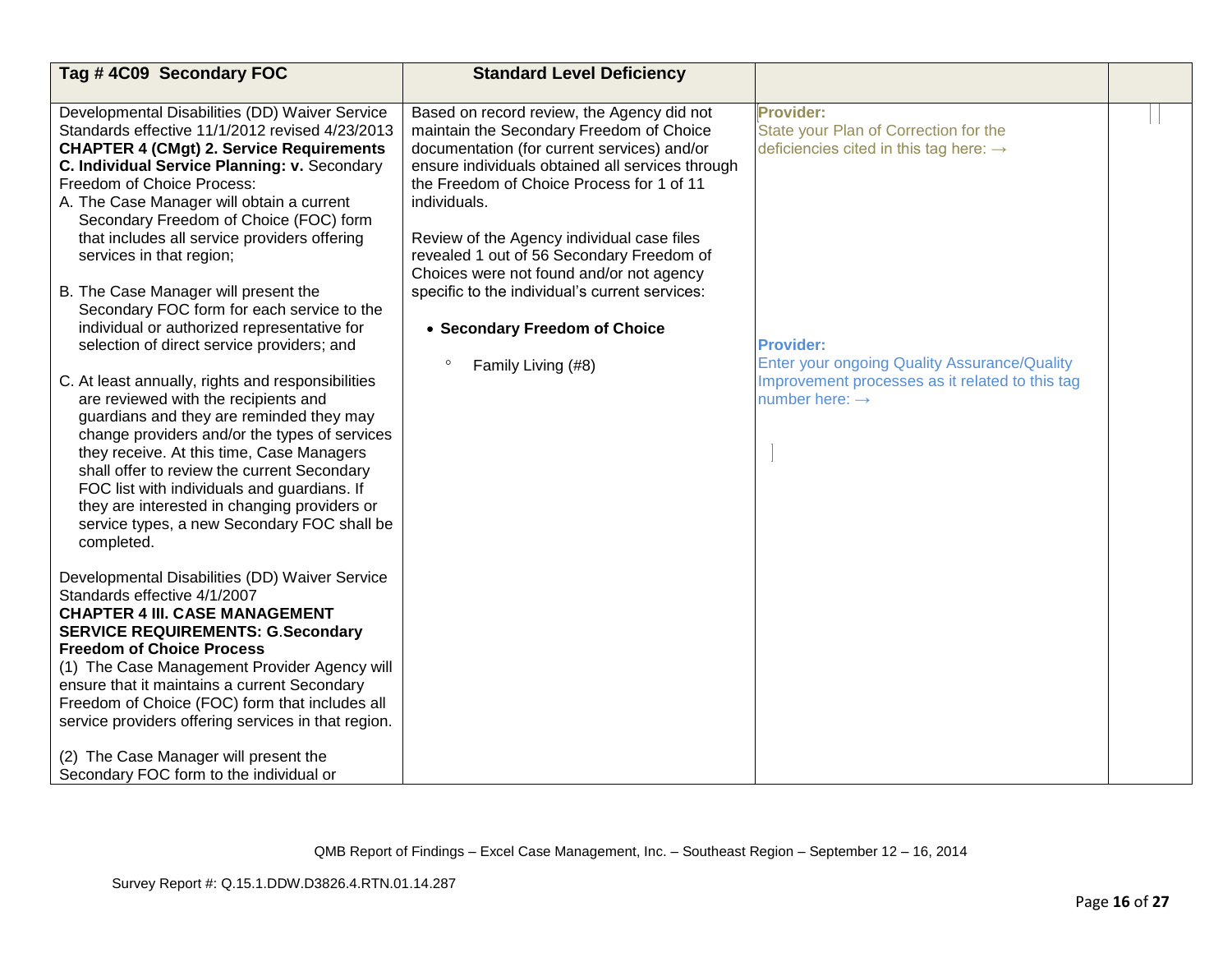| authorized representative for selection of direct<br>service providers.                                                                                                                                                                                                                                                                                                                                                           |  |  |
|-----------------------------------------------------------------------------------------------------------------------------------------------------------------------------------------------------------------------------------------------------------------------------------------------------------------------------------------------------------------------------------------------------------------------------------|--|--|
| (3) At least annually, at the time rights and<br>responsibilities are reviewed, individuals and<br>guardians served will be reminded that they may<br>change providers at any time, as well as change<br>types of services. At this time, Case Managers<br>shall offer to review the current Secondary FOC<br>list with individuals and guardians served. If they<br>are interested in changing, a new FOC shall be<br>completed. |  |  |
|                                                                                                                                                                                                                                                                                                                                                                                                                                   |  |  |
|                                                                                                                                                                                                                                                                                                                                                                                                                                   |  |  |
|                                                                                                                                                                                                                                                                                                                                                                                                                                   |  |  |
|                                                                                                                                                                                                                                                                                                                                                                                                                                   |  |  |
|                                                                                                                                                                                                                                                                                                                                                                                                                                   |  |  |
|                                                                                                                                                                                                                                                                                                                                                                                                                                   |  |  |
|                                                                                                                                                                                                                                                                                                                                                                                                                                   |  |  |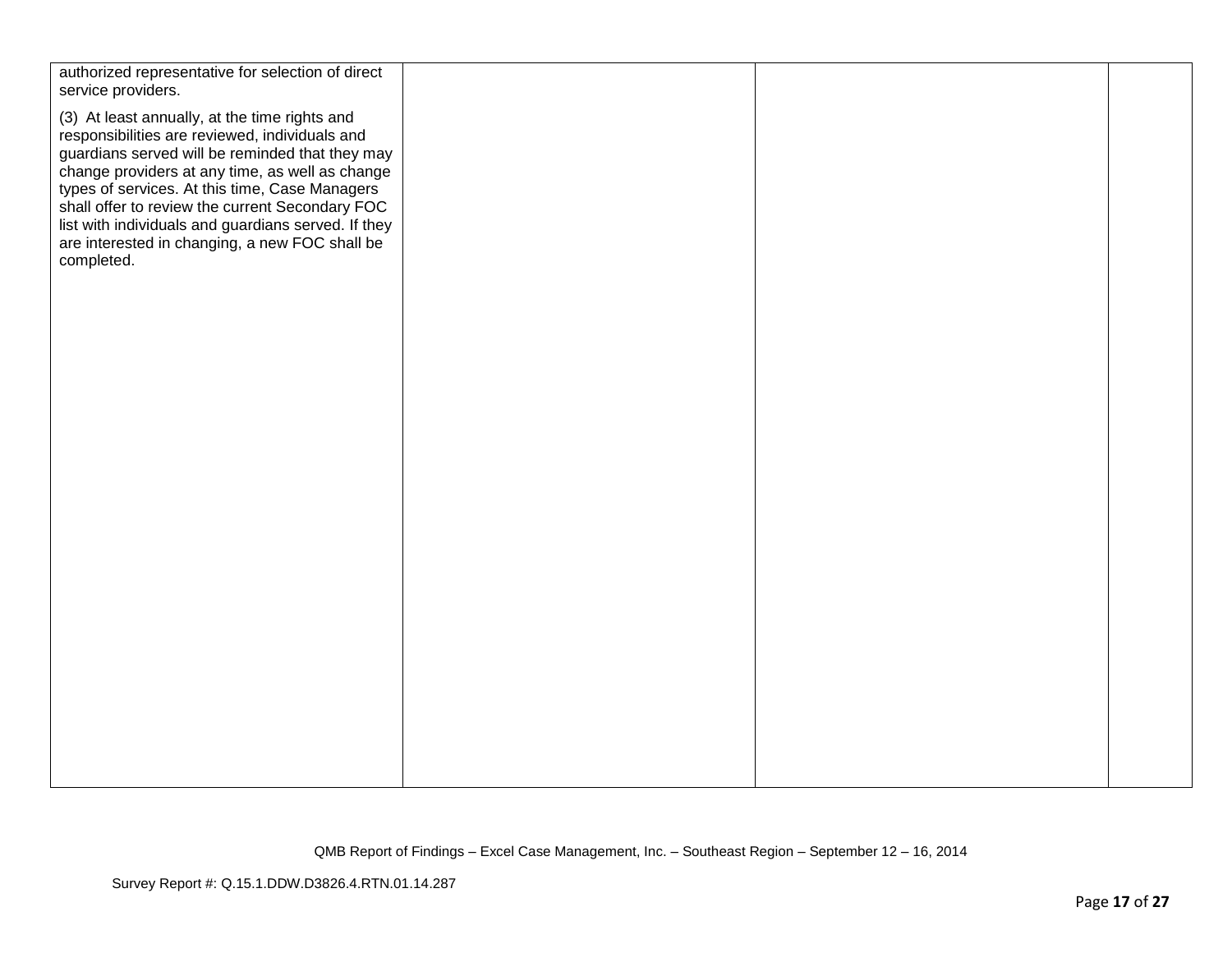| Tag #4C15.1 - QA Requirements -                                                                                                                                                                                                                                                                                                                                                                                                                                                                                                                                                                                                                                                                                                                                                                                                                                                                                                                         | <b>Standard Level Deficiency</b>                                                                                                                                                                                                                                                                                                                                                                                                                                                                                                |                                                                                                                                                                                                                                                                      |  |
|---------------------------------------------------------------------------------------------------------------------------------------------------------------------------------------------------------------------------------------------------------------------------------------------------------------------------------------------------------------------------------------------------------------------------------------------------------------------------------------------------------------------------------------------------------------------------------------------------------------------------------------------------------------------------------------------------------------------------------------------------------------------------------------------------------------------------------------------------------------------------------------------------------------------------------------------------------|---------------------------------------------------------------------------------------------------------------------------------------------------------------------------------------------------------------------------------------------------------------------------------------------------------------------------------------------------------------------------------------------------------------------------------------------------------------------------------------------------------------------------------|----------------------------------------------------------------------------------------------------------------------------------------------------------------------------------------------------------------------------------------------------------------------|--|
| <b>Annual / Semi-Annual Reports &amp;</b>                                                                                                                                                                                                                                                                                                                                                                                                                                                                                                                                                                                                                                                                                                                                                                                                                                                                                                               |                                                                                                                                                                                                                                                                                                                                                                                                                                                                                                                                 |                                                                                                                                                                                                                                                                      |  |
| <b>Provider Semi - Annual / Quarterly</b>                                                                                                                                                                                                                                                                                                                                                                                                                                                                                                                                                                                                                                                                                                                                                                                                                                                                                                               |                                                                                                                                                                                                                                                                                                                                                                                                                                                                                                                                 |                                                                                                                                                                                                                                                                      |  |
| <b>Reports</b>                                                                                                                                                                                                                                                                                                                                                                                                                                                                                                                                                                                                                                                                                                                                                                                                                                                                                                                                          |                                                                                                                                                                                                                                                                                                                                                                                                                                                                                                                                 |                                                                                                                                                                                                                                                                      |  |
| 7.26.5.17 DEVELOPMENT OF THE<br><b>INDIVIDUAL SERVICE PLAN (ISP) -</b><br><b>DISSEMINATION OF THE ISP,</b><br>DOCUMENTATIOND COMPLIANCE:<br>C. Objective quantifiable data reporting progress<br>or lack of progress towards stated outcomes,<br>and action plans shall be maintained in the<br>individual's records at each provider agency<br>implementing the ISP. Provider agencies shall<br>use this data to evaluate the effectiveness of<br>services provided. Provider agencies shall<br>submit to the case manager data reports and<br>individual progress summaries quarterly, or<br>more frequently, as decided by the IDT.<br>These reports shall be included in the<br>individual's case management record, and used<br>by the team to determine the ongoing<br>effectiveness of the supports and services being<br>provided. Determination of effectiveness shall<br>result in timely modification of supports and<br>services as needed. | Based on record review, the Agency did not<br>ensure that reports and the ISP met required<br>timelines and included the required contents for<br>1 of 11 individuals.<br>Review of the Agency individual case files<br>revealed no evidence of quarterly/bi-annual<br>reports for the following:<br>• Customized Community Supports Semi-<br><b>Annual Reports:</b><br>$\degree$ Individual #7 - None found for 2/2014 -<br>7/2014. (Term of ISP 2/2014 - 1/2015).<br>(Per regulations reports must coincide with<br>ISP term) | <b>Provider:</b><br>State your Plan of Correction for the<br>deficiencies cited in this tag here: $\rightarrow$<br><b>Provider:</b><br>Enter your ongoing Quality Assurance/Quality<br>Improvement processes as it related to this tag<br>number here: $\rightarrow$ |  |
| Developmental Disabilities (DD) Waiver Service<br>Standards effective 11/1/2012 revised 4/23/2013<br><b>CHAPTER 4 (CMgt) 2. Service Requirements:</b><br>C. Individual Service Planning: The Case<br>Manager is responsible for ensuring the ISP<br>addresses all the participant's assessed needs<br>and personal goals, either through DDW waiver<br>services or other means. The Case Manager<br>ensures the ISP is updated/revised at least<br>annually; or when warranted by changes in the<br>participant's needs.<br>1. The ISP is developed through a person-<br>centered planning process in accordance with                                                                                                                                                                                                                                                                                                                                   |                                                                                                                                                                                                                                                                                                                                                                                                                                                                                                                                 |                                                                                                                                                                                                                                                                      |  |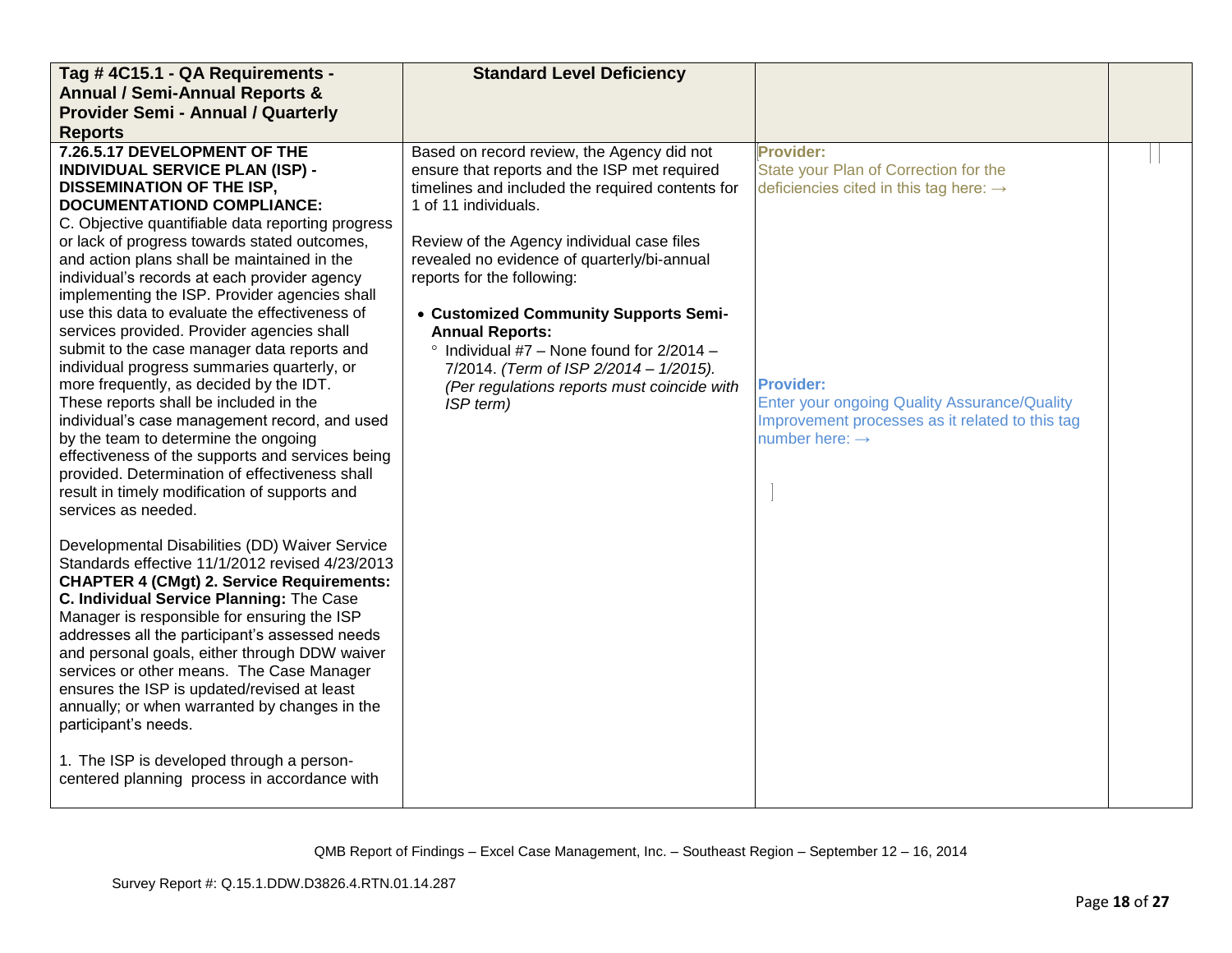| the rules governing ISP development [7.26.5                                                  |  |  |
|----------------------------------------------------------------------------------------------|--|--|
| NMAC] and includes:                                                                          |  |  |
| b. Sharing current assessments, including the                                                |  |  |
| SIS assessment, semi-annual and quarterly                                                    |  |  |
| reports from all providers, including therapists                                             |  |  |
| and BSCs. Current assessment shall be                                                        |  |  |
| distributed by the authors to all IDT members                                                |  |  |
| at least fourteen (14) calendar days prior to                                                |  |  |
| the annual IDT Meeting, in accordance with                                                   |  |  |
| the DDSD Consumer File Matrix                                                                |  |  |
| Requirements. The Case Manager shall                                                         |  |  |
| notify all IDT members of the annual IDT                                                     |  |  |
| meeting at least twenty one (21) calendar                                                    |  |  |
| days in advance:                                                                             |  |  |
|                                                                                              |  |  |
| D. Monitoring And Evaluation of Service                                                      |  |  |
| Delivery:                                                                                    |  |  |
| 1. The Case Manager shall use a formal                                                       |  |  |
| ongoing monitoring process to evaluate the<br>quality, effectiveness, and appropriateness of |  |  |
| services and supports provided to the individual                                             |  |  |
| specified in the ISP.                                                                        |  |  |
|                                                                                              |  |  |
| 5. The Case Manager must ensure at least                                                     |  |  |
| quarterly that:                                                                              |  |  |
| a. Applicable Medical Emergency Response                                                     |  |  |
| Plans and/or BCIPs are in place in the                                                       |  |  |
| residence and at the day services                                                            |  |  |
| location(s) for all individuals who have                                                     |  |  |
| chronic medical condition(s) with potential                                                  |  |  |
| for life threatening complications, or                                                       |  |  |
| individuals with behavioral challenge(s) that                                                |  |  |
| pose a potential for harm to themselves or                                                   |  |  |
| others; and                                                                                  |  |  |
|                                                                                              |  |  |
| b. All applicable current Healthcare plans,                                                  |  |  |
| <b>Comprehensive Aspiration Risk</b>                                                         |  |  |
| Management Plan (CARMP), Positive                                                            |  |  |
| Behavior Support Plan (PBSP or other                                                         |  |  |
| applicable behavioral support plans (such                                                    |  |  |
| as BCIP, PPMP, or RMP), and written                                                          |  |  |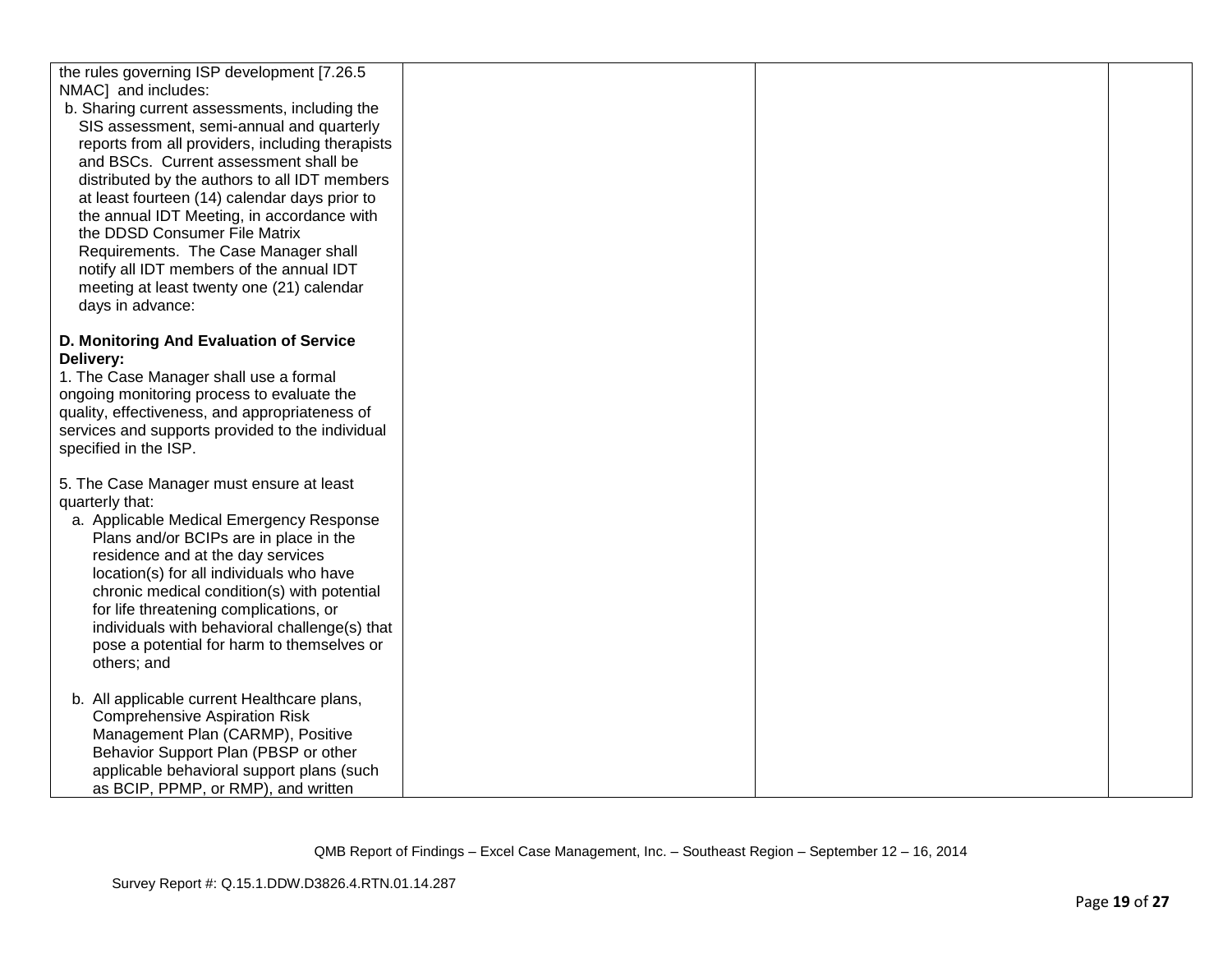| Therapy Support Plans are in place in the<br>residence and day service sites for<br>individuals who receive Living Supports                                                                                                                                                                                                                                                                                                                                          |  |  |
|----------------------------------------------------------------------------------------------------------------------------------------------------------------------------------------------------------------------------------------------------------------------------------------------------------------------------------------------------------------------------------------------------------------------------------------------------------------------|--|--|
| and/or Customized Community Supports<br>(day services), and who have such plans.                                                                                                                                                                                                                                                                                                                                                                                     |  |  |
| 6. The Case Managers will report all suspected<br>abuse, neglect or exploitation as required by<br><b>New Mexico Statutes;</b>                                                                                                                                                                                                                                                                                                                                       |  |  |
| 7. If concerns regarding the health or safety of<br>the individual are documented during monitoring<br>or assessment activities, the Case Manager<br>shall immediately notify appropriate supervisory<br>personnel within the Provider Agency and<br>document the concern. In situations where the<br>concern is not urgent the provider agency will be<br>allowed up to fifteen (15) business days to<br>remediate or develop an acceptable plan of<br>remediation. |  |  |
| 8. If the Case Manager's reported concerns are<br>not remedied by the Provider Agency within a<br>reasonable, mutually agreed period of time, the<br>concern shall be reported in writing to the<br>respective DDSD Regional Office:                                                                                                                                                                                                                                 |  |  |
| a. Submit the DDSD Regional Office Request<br>for Intervention form (RORI); including<br>documentation of requests and attempts (at<br>least two) to resolve the issue(s).                                                                                                                                                                                                                                                                                           |  |  |
| b. The Case Management Provider Agency<br>will keep a copy of the RORI in the<br>individual's record.                                                                                                                                                                                                                                                                                                                                                                |  |  |
| 9. Conduct an online review in the Therap<br>system to ensure that electronic Comprehensive<br>Health Assessment Tools (e-CHATs) and Health<br>Passports are current for those individuals<br>selected for the Quarterly ISP QA Review.                                                                                                                                                                                                                              |  |  |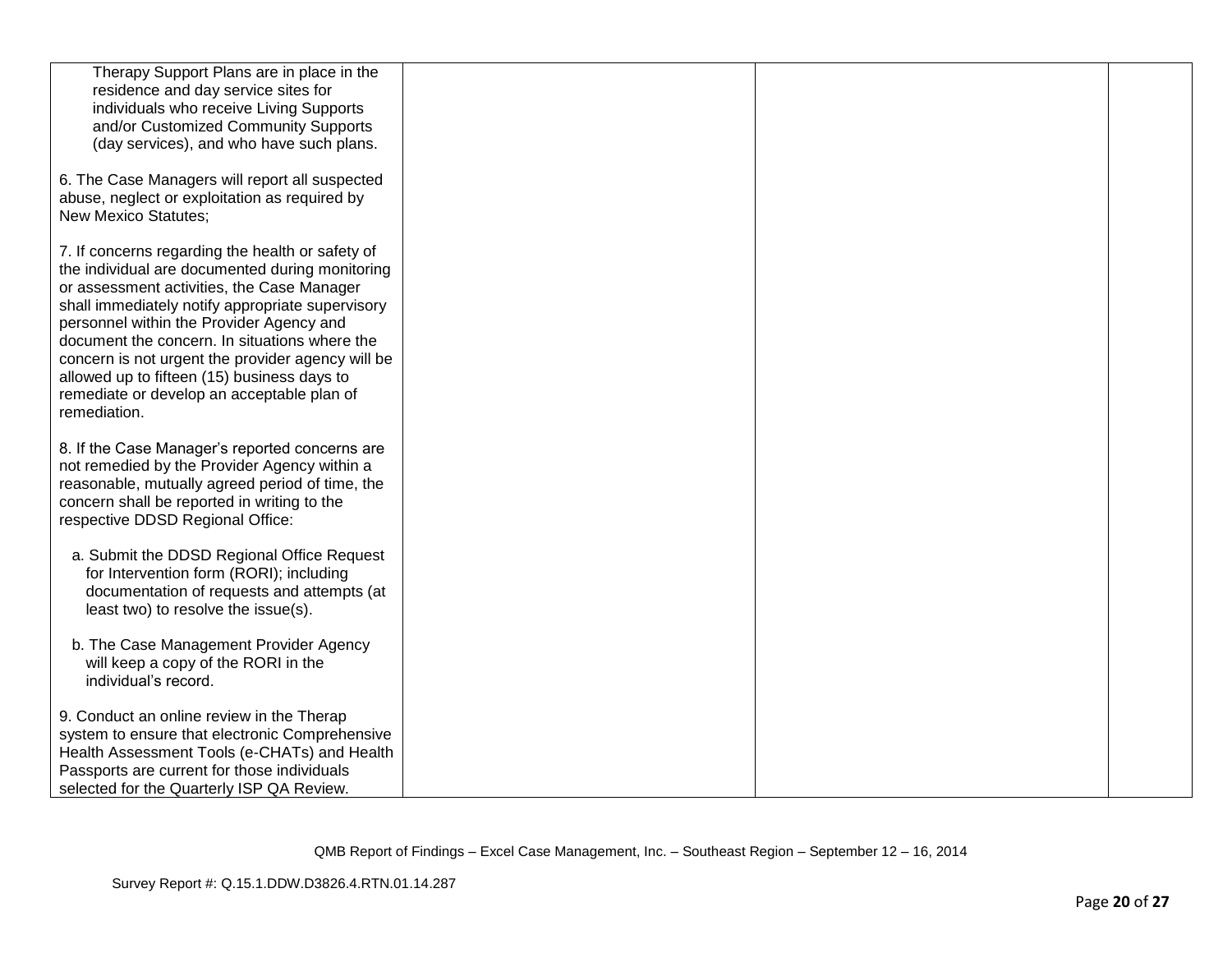| 10. The Case Manager will ensure Living<br>Supports are delivered in accordance with<br>standards, including the minimum of thirty (30)<br>hours per week of planned activities outside the<br>residence. If the planned activities are not<br>possible due to the needs of the individual, the<br>ISP will contain an outcome that addresses an<br>appropriate level of community integration for<br>the individual. These activities do not need to<br>be limited to paid supports but may include<br>independent or leisure activities with natural<br>supports appropriate to the needs of individual.<br>11. For individuals with Intensive Medical Living<br>Services, the IDT is not required to plan for at |  |  |
|---------------------------------------------------------------------------------------------------------------------------------------------------------------------------------------------------------------------------------------------------------------------------------------------------------------------------------------------------------------------------------------------------------------------------------------------------------------------------------------------------------------------------------------------------------------------------------------------------------------------------------------------------------------------------------------------------------------------|--|--|
| least thirty (30) hours per week of planned<br>activities outside of the residence.                                                                                                                                                                                                                                                                                                                                                                                                                                                                                                                                                                                                                                 |  |  |
| Developmental Disabilities (DD) Waiver Service<br>Standards effective 4/1/2007<br><b>CHAPTER 4 IV. CASE MANAGEMENT</b><br><b>PROVIDER AGENCY REQUIREMENTS</b><br><b>Quality Assurance Requirements: Case</b><br>C.<br>Management Provider Agencies will use an<br>Internal Quality Assurance and<br>Improvement Plan that must be submitted<br>to and reviewed by the Statewide Case                                                                                                                                                                                                                                                                                                                                |  |  |
| Management Coordinator, that shall include<br>but is not limited to the following:                                                                                                                                                                                                                                                                                                                                                                                                                                                                                                                                                                                                                                  |  |  |
| Case Management Provider Agencies are<br>(1)<br>to:<br>(a) Use a formal ongoing monitoring protocol<br>that provides for the evaluation of quality,<br>effectiveness and continued need for<br>services and supports provided to the<br>individual. This protocol shall be written<br>and its implementation documented.                                                                                                                                                                                                                                                                                                                                                                                            |  |  |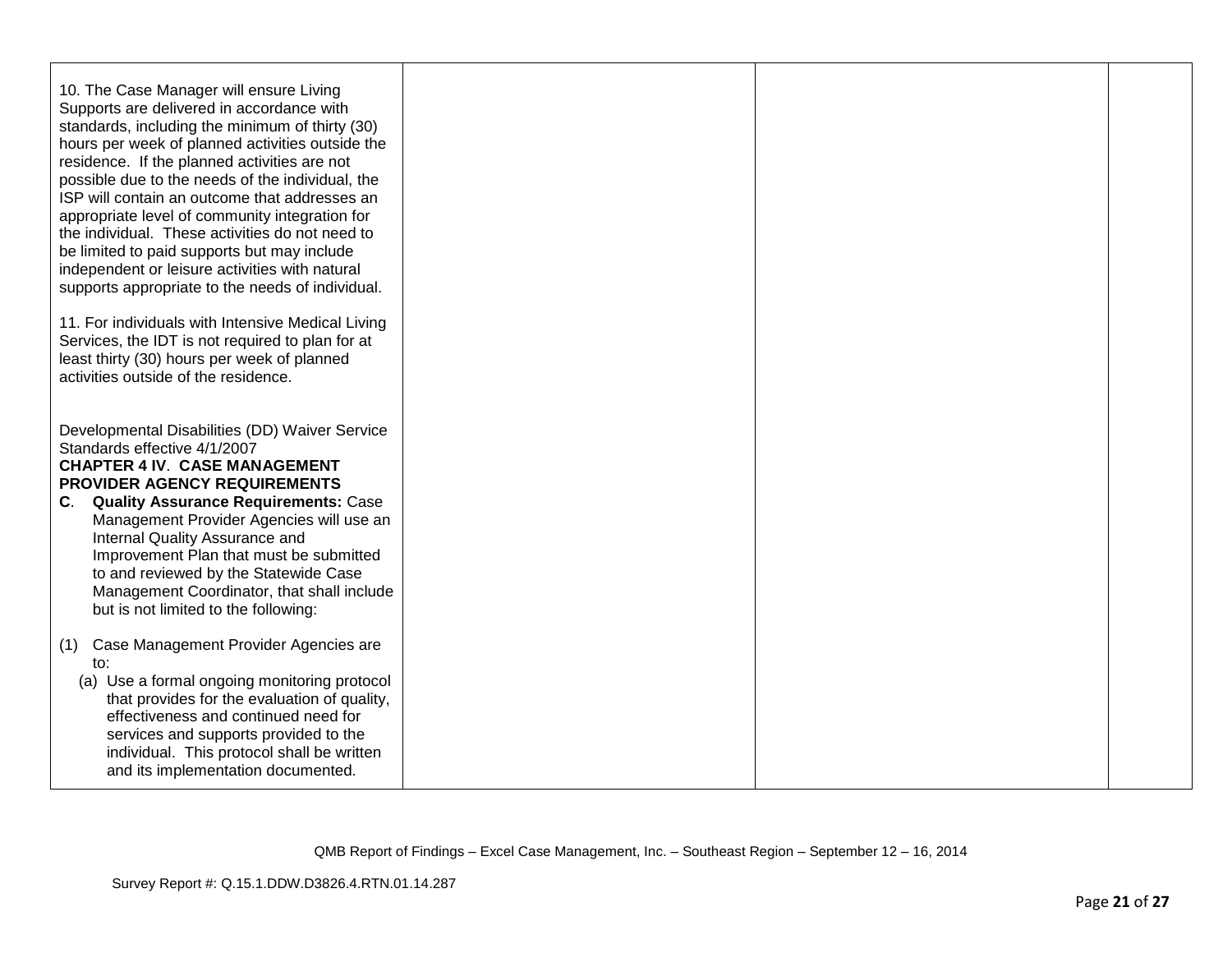| (b) Assure that reports and ISPs meet<br>required timelines and include required<br>content.                                                                                                                                                                                                                                                                                                |  |  |
|---------------------------------------------------------------------------------------------------------------------------------------------------------------------------------------------------------------------------------------------------------------------------------------------------------------------------------------------------------------------------------------------|--|--|
| (c) Conduct a quarterly review of progress<br>reports from service providers to verify<br>that the individual's desired outcomes<br>and action plans remain appropriate and<br>realistic.                                                                                                                                                                                                   |  |  |
| If the service providers' quarterly<br>(i)<br>reports are not received by the Case<br>Management Provider Agency within<br>fourteen (14) days following the end of<br>the quarter, the Case Management<br>Provider Agency is to contact the<br>service provider in writing requesting<br>the report within one week from that<br>date.                                                      |  |  |
| If the quarterly report is not received<br>(ii)<br>within one week of the written request,<br>the Case Management Provider<br>Agency is to contact the respective<br>DDSD Regional Office in writing within<br>one business day for assistance in<br>obtaining required reports.                                                                                                            |  |  |
| (d) Assure at least quarterly that Crisis<br>Prevention/Intervention Plans are in<br>place in the residence and at the Provider<br>Agency of the Day Services for all<br>individuals who have chronic medical<br>condition(s) with potential for life<br>threatening complications and/or who<br>have behavioral challenge(s) that pose a<br>potential for harm to themselves or<br>others. |  |  |
| (e) Assure at least quarterly that a current<br>Health Care Plan (HCP) is in place in the<br>residence and day service site for<br>individuals who receive Community Living<br>or Day Services and who have a HAT                                                                                                                                                                           |  |  |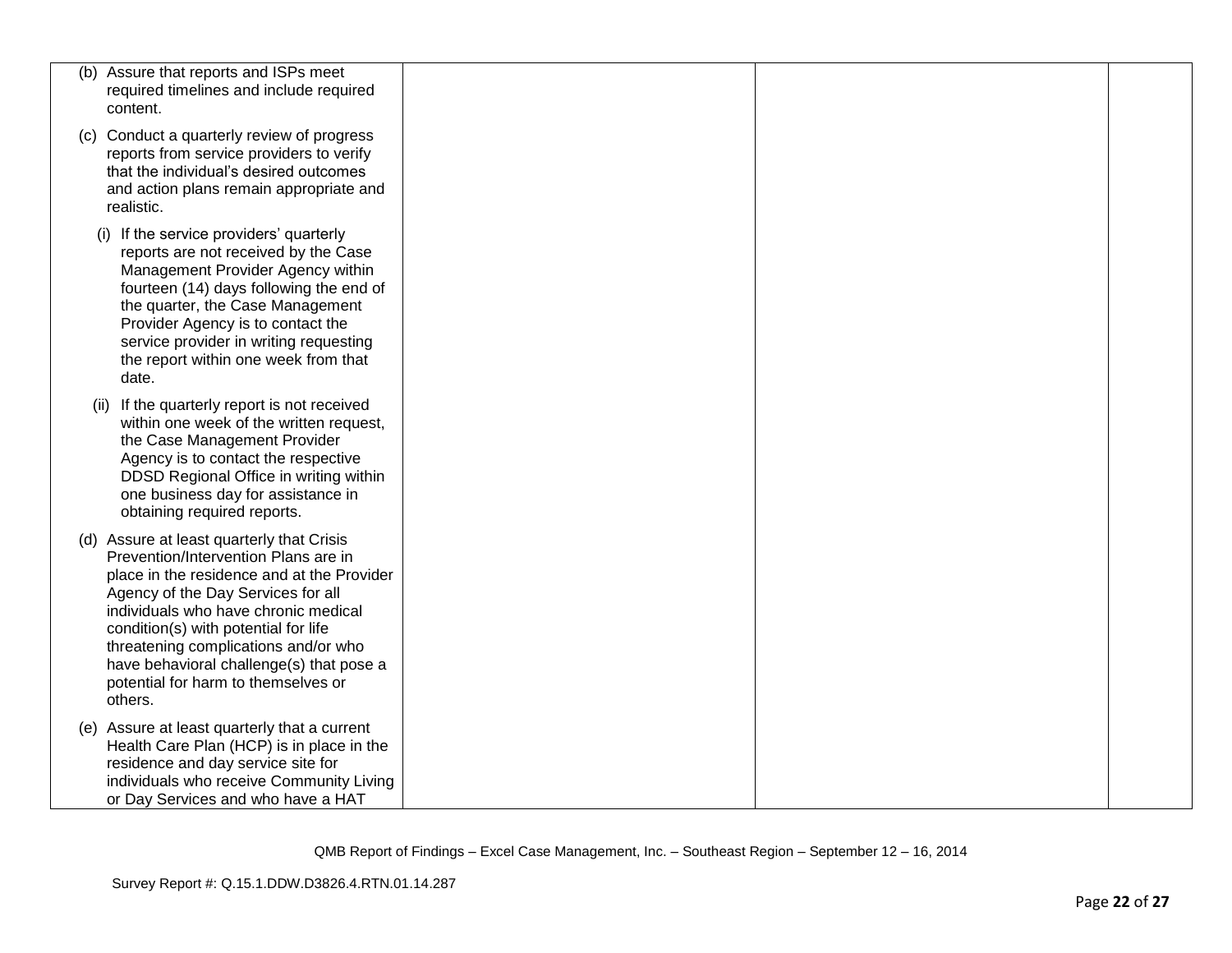|     | score of 4, 5, or 6. During face-to-face<br>visits and review of quarterly reports, the<br>Case Manager is required to verify that<br>the Health Care Plan is being<br>implemented.                                                                                                                                                                                                                                                                                                                                                                          |  |  |
|-----|--------------------------------------------------------------------------------------------------------------------------------------------------------------------------------------------------------------------------------------------------------------------------------------------------------------------------------------------------------------------------------------------------------------------------------------------------------------------------------------------------------------------------------------------------------------|--|--|
| (t) | <b>Assure that Community Living Services</b><br>are delivered in accordance with<br>standards, including responsibility of the<br>IDT Members to plan for at least 30 hours<br>per week of planned activities outside the<br>residence. If this is not possible due to<br>the needs of the individual, a goal shall<br>be developed that focuses on appropriate<br>levels of community integration. These<br>activities do not need to be limited to paid<br>supports but may include independent or<br>leisure activities appropriate to the<br>individual. |  |  |
|     | (g) Perform annual satisfaction surveys with<br>individuals regarding case management<br>services. A copy of the summary is due<br>each December 10 <sup>th</sup> to the respective<br>DDSD Regional Office, along with a<br>description of actions taken to address<br>suggestions and problems identified in<br>the survey.                                                                                                                                                                                                                                |  |  |
|     | (h) Maintain regular communication with all<br>providers delivering services and<br>products to the individual.                                                                                                                                                                                                                                                                                                                                                                                                                                              |  |  |
| (i) | Establish and implement a written<br>grievance procedure.                                                                                                                                                                                                                                                                                                                                                                                                                                                                                                    |  |  |
| (i) | Notify appropriate supervisory personnel<br>within the Provider Agency if concerns<br>are noted during monitoring or<br>assessment activities related to any of<br>the above requirements. If such concerns<br>are not remedied by the Provider Agency<br>within a reasonable mutually agreed<br>period of time, the concern shall be                                                                                                                                                                                                                        |  |  |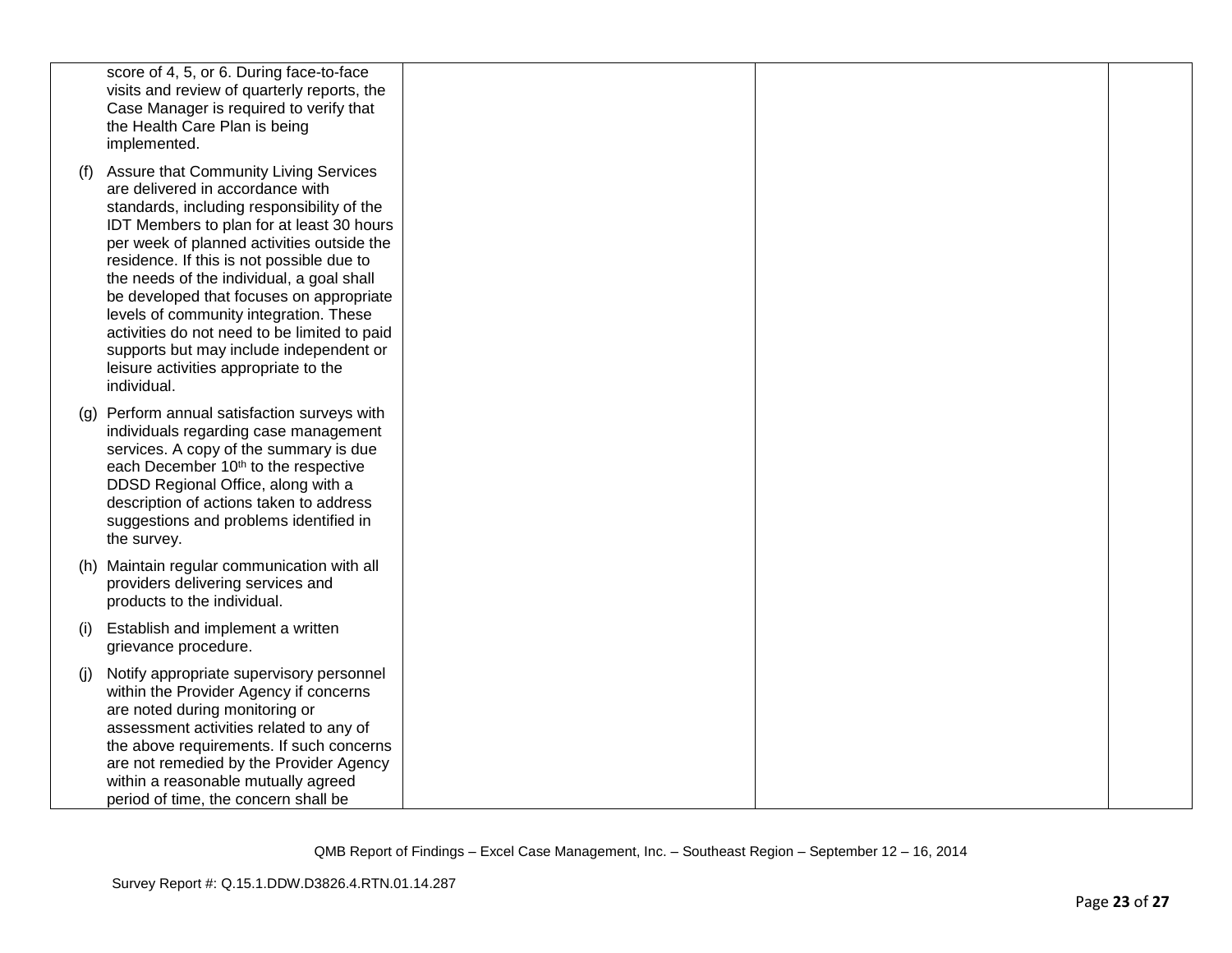| reported in writing to the respective<br>DDSD Regional Office and/or DHI as<br>appropriate to the nature of the concern.<br>This does not preclude Case Managers'<br>obligations to report abuse, neglect or<br>exploitation as required by New Mexico<br>Statute.                                                                  |  |  |
|-------------------------------------------------------------------------------------------------------------------------------------------------------------------------------------------------------------------------------------------------------------------------------------------------------------------------------------|--|--|
| (k) Utilize and submit the "Request for DDSD<br>Regional Office Intervention" form as<br>needed, such as when providers are not<br>responsive in addressing a quality<br>assurance concern. The Case<br>Management Provider Agency is required<br>to keep a copy in the individual's file.                                          |  |  |
| (2) Case Managers and Case Management<br>Provider Agencies are required to promote<br>and comply with the Case Management<br>Code of Ethics:                                                                                                                                                                                        |  |  |
| (a) Case Managers shall provide the<br>individual/guardian with a copy of the<br>Code of Ethics when Addendum A is<br>signed.                                                                                                                                                                                                       |  |  |
| (b) Complaints against a Case Manager for<br>violation of the Code of Ethics brought to<br>the attention of DDSD will be sent to the<br>Case Manager's supervisor who is<br>required to respond within 10 working<br>days to DDSD with detailed actions<br>taken. DDSD reserves the right to<br>forward such complaints to the IRC. |  |  |
|                                                                                                                                                                                                                                                                                                                                     |  |  |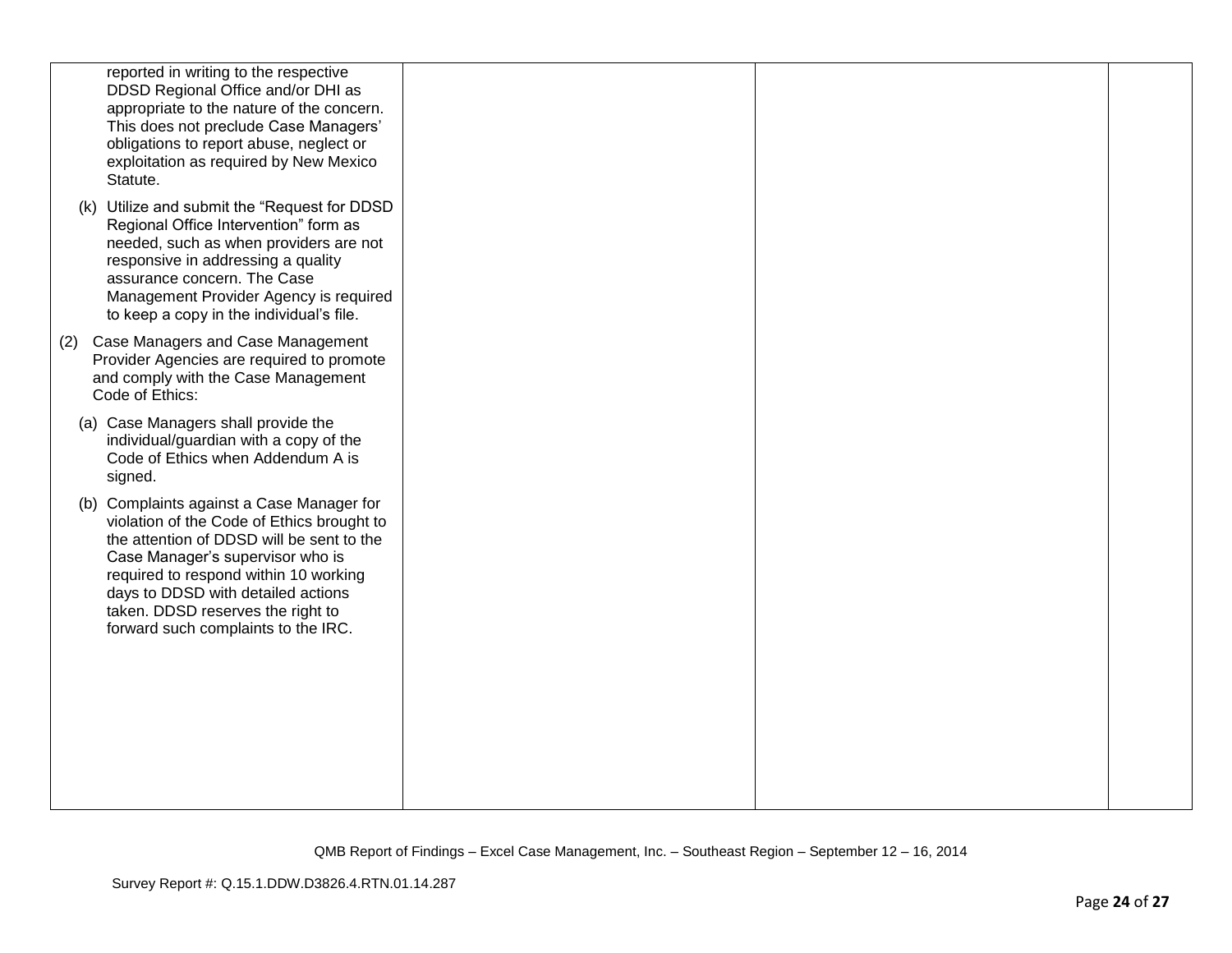| <b>Standard of Care</b>                                                                                                                                                                                                                                                                                                                                                                                                                                                                                                                                                                                                                                                                                                                                                                                                                                                                                                                                                                                                                                                  | <b>Deficiencies</b>                                                                                                                                                                                                                                                                                                                                                                                                                                                                                                                                                                                                                                                                                                                                                                                                                                                                                                                                     | <b>Agency Plan of Correction, On-going</b><br><b>QA/QI &amp; Responsible Party</b>                                                                                                                                                                                          | <b>Date</b><br><b>Due</b> |
|--------------------------------------------------------------------------------------------------------------------------------------------------------------------------------------------------------------------------------------------------------------------------------------------------------------------------------------------------------------------------------------------------------------------------------------------------------------------------------------------------------------------------------------------------------------------------------------------------------------------------------------------------------------------------------------------------------------------------------------------------------------------------------------------------------------------------------------------------------------------------------------------------------------------------------------------------------------------------------------------------------------------------------------------------------------------------|---------------------------------------------------------------------------------------------------------------------------------------------------------------------------------------------------------------------------------------------------------------------------------------------------------------------------------------------------------------------------------------------------------------------------------------------------------------------------------------------------------------------------------------------------------------------------------------------------------------------------------------------------------------------------------------------------------------------------------------------------------------------------------------------------------------------------------------------------------------------------------------------------------------------------------------------------------|-----------------------------------------------------------------------------------------------------------------------------------------------------------------------------------------------------------------------------------------------------------------------------|---------------------------|
|                                                                                                                                                                                                                                                                                                                                                                                                                                                                                                                                                                                                                                                                                                                                                                                                                                                                                                                                                                                                                                                                          |                                                                                                                                                                                                                                                                                                                                                                                                                                                                                                                                                                                                                                                                                                                                                                                                                                                                                                                                                         | Service Domain: Health and Welfare - The state, on an ongoing basis, identifies, addresses and seeks to prevent occurrences of                                                                                                                                              |                           |
|                                                                                                                                                                                                                                                                                                                                                                                                                                                                                                                                                                                                                                                                                                                                                                                                                                                                                                                                                                                                                                                                          |                                                                                                                                                                                                                                                                                                                                                                                                                                                                                                                                                                                                                                                                                                                                                                                                                                                                                                                                                         | abuse, neglect and exploitation. Individuals shall be afforded their basic human rights. The provider supports individuals to access                                                                                                                                        |                           |
| needed healthcare services in a timely manner.                                                                                                                                                                                                                                                                                                                                                                                                                                                                                                                                                                                                                                                                                                                                                                                                                                                                                                                                                                                                                           |                                                                                                                                                                                                                                                                                                                                                                                                                                                                                                                                                                                                                                                                                                                                                                                                                                                                                                                                                         |                                                                                                                                                                                                                                                                             |                           |
|                                                                                                                                                                                                                                                                                                                                                                                                                                                                                                                                                                                                                                                                                                                                                                                                                                                                                                                                                                                                                                                                          |                                                                                                                                                                                                                                                                                                                                                                                                                                                                                                                                                                                                                                                                                                                                                                                                                                                                                                                                                         |                                                                                                                                                                                                                                                                             |                           |
| Tag #1A05 General Requirements<br>Developmental Disabilities (DD) Waiver Service<br>Standards effective 4/1/2007<br><b>CHAPTER 1 II. PROVIDER AGENCY</b><br><b>REQUIREMENTS:</b> The objective of these<br>standards is to establish Provider Agency policy,<br>procedure and reporting requirements for DD<br>Medicaid Waiver program. These requirements<br>apply to all such Provider Agency staff, whether<br>directly employed or subcontracting with the<br>Provider Agency. Additional Provider Agency<br>requirements and personnel qualifications may<br>be applicable for specific service standards.<br>A. General Requirements:<br>The Provider Agency is required to<br>(2)<br>develop and implement written policies and<br>procedures that maintain and protect the<br>physical and mental health of individuals and<br>which comply with all DDSD policies and<br>procedures and all relevant New Mexico State<br>statutes, rules and standards. These policies<br>and procedures shall be reviewed at least every<br>three years and updated as needed. | <b>Standard Level Deficiency</b><br>Based on record review and interview, the<br>Agency did not review and update its written<br>policies and procedures every three years or as<br>needed.<br>The following policies and procedures provided<br>during the on-site survey (9/15/2014) showed<br>no evidence of being reviewed every three years<br>or being updated as needed:<br>• "Incident Management" - Last reviewed<br>and/or revised 7/11/2008.<br>"On Call" - Last reviewed and/or revised<br>11/22/2003.<br>• "Grievance Procedures for Wards"- Last<br>reviewed and/or revised 6/6/2008.<br>• "Case Manager Training" - Last reviewed<br>and/or revised 4/2/2007.<br>When #203 was asked if the Agency had<br>evidence that their policies and procedures<br>are being reviewed every three years or<br>being updated the following was reported:<br>• #203 stated, "They have not been completely<br>reviewed but they are in the process". | <b>Provider:</b><br>State your Plan of Correction for the<br>deficiencies cited in this tag here: $\rightarrow$<br><b>Provider:</b><br><b>Enter your ongoing Quality Assurance/Quality</b><br>Improvement processes as it related to this tag<br>number here: $\rightarrow$ |                           |
|                                                                                                                                                                                                                                                                                                                                                                                                                                                                                                                                                                                                                                                                                                                                                                                                                                                                                                                                                                                                                                                                          |                                                                                                                                                                                                                                                                                                                                                                                                                                                                                                                                                                                                                                                                                                                                                                                                                                                                                                                                                         |                                                                                                                                                                                                                                                                             |                           |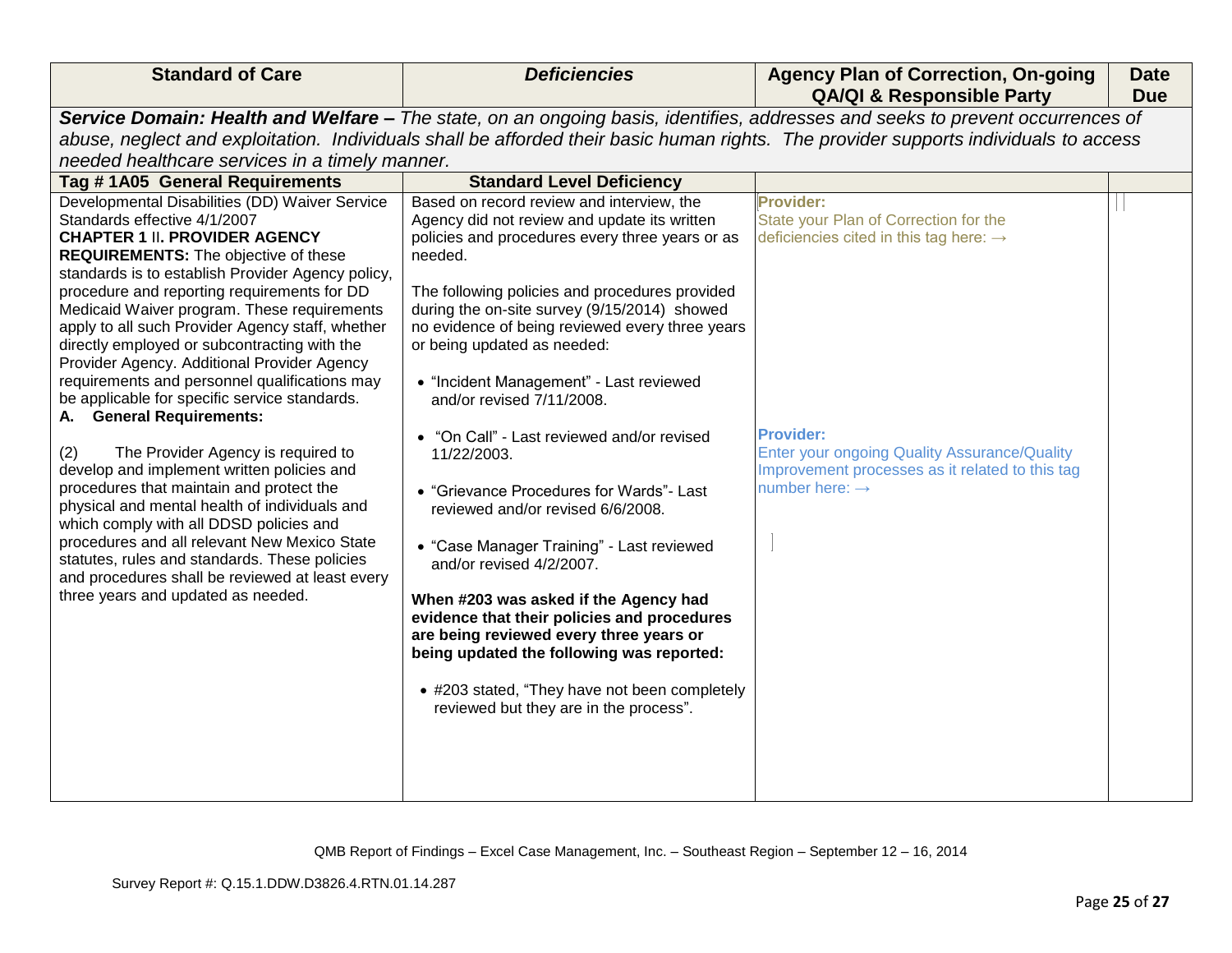| <b>Standard of Care</b> | <b>Deficiencies</b> | <b>Agency Plan of Correction, On-going</b><br><b>QA/QI &amp; Responsible Party</b>                                                | <b>Date</b><br><b>Due</b> |
|-------------------------|---------------------|-----------------------------------------------------------------------------------------------------------------------------------|---------------------------|
|                         |                     | Service Domain: Medicaid Billing/Reimbursement - State financial oversight exists to assure that claims are coded and paid for in |                           |

*Service Domain: Medicaid Billing/Reimbursement – State financial oversight exists to assure that claims are coded and paid for in accordance with the reimbursement methodology specified in the approved waiver.*

# **TAG #1A12 All Services Reimbursement (No Deficiencies)**

Developmental Disabilities (DD) Waiver Service Standards effective 11/1/2012 revised 4/23/2013 **CHAPTER 4 (CMgt) 3. Agency Requirements: 4. Reimbursement:** 

**A. Record Maintenance:** All Provider Agencies shall maintain all records necessary to fully disclose the service, quality, quantity and clinical necessity furnished to individuals who are currently receiving services. The Provider Agency records shall be sufficiently detailed to substantiate the date, time, individual name, servicing Provider Agency, nature of services, and length of a session of service billed.

1. The documentation of the billable time spent with an individual shall be kept on the written or electronic record that is prepared prior to a request for reimbursement from the HSD. For each unit billed, the record shall contain the following:

- a. Date, start and end time of each service encounter or other billable service interval;
- b. A description of what occurred during the encounter or service interval; and
- c. The signature or authenticated name of staff providing the service.

Billing for Case Management services was reviewed for 11 of 11 individuals. *Progress notes and billing records supported billing activities for the months of June, July and August 2014.*